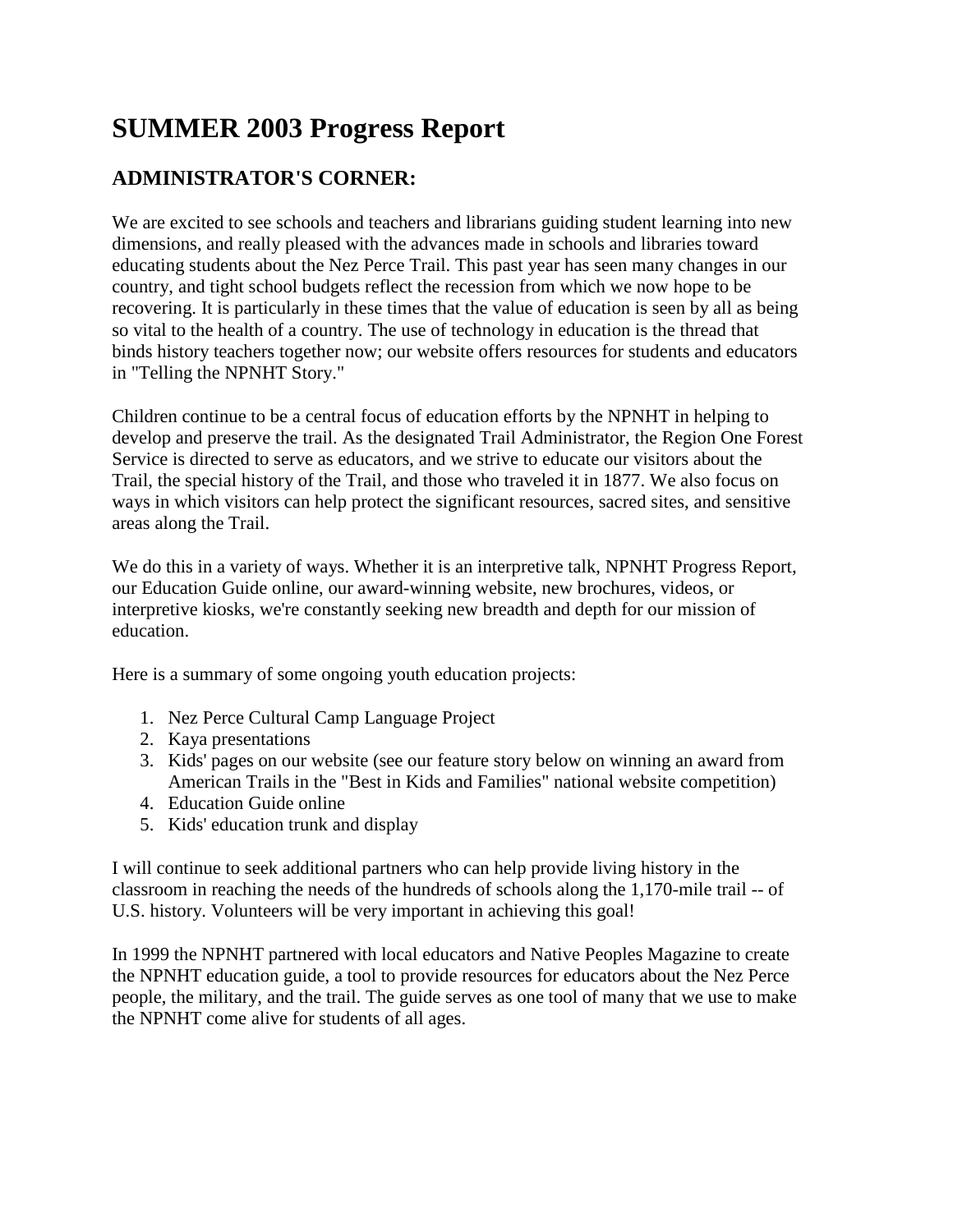

Carolyn Steiner has made classroom presentations using the Kaya program, which has breathed life into the NPNHT story in the schools.

Our website continues to evolve. Teachers from throughout the United States use our online education guide and kids' section. In the process, they are learning problemsolving skills, improving their writing skills, learning geography, and reviewing history -- and based on the reports we receive, they're having fun, too!

As the website is

expanded, we'll include more opportunities and resources for teachers. We are creating an expanded virtual tour -- with interactive maps that students can use to navigate the Trail online. Our website will continue to meet the increased educational needs for students not only along the trail, but nationwide and even beyond our country's borders -- a dream not possible just a few short years ago, but a reality today.

As the NPNHT continues to grow, education will remain a key component in all aspects of the trail as we acquire new partners to help reach more students in school and offer resources to home-schooled children.

It's been a really productive year thus far for the Nez Perce National Historic Trail; all of us together -- especially the volunteers -- with our partners have come a long way and made a lot of progress. It is such a pleasure to see such progress, and I look forward to lots more!

## **CURRICULUM GUIDE AND MATERIAL AVAILABLE:**

The NPNHT website includes not just an education guide for teachers, but also a kids' section with a number of interactive activities, plus coloring pages that can be downloaded. We've



**Trail Administrator** Sandi McFarland

included a variety of ideas and applications that may work in your classroom, and will be happy to help with more resources on request.

## **FEATURED SCHOOL PROJECT:**

Meaghan Booth is 7½ years old and is enrolled at Xavier Catholic Elementary school in Leavenworth, Kansas, in the second grade. Her teacher is Mrs. Nancy Schimoler. Meaghan did a wonderful report on

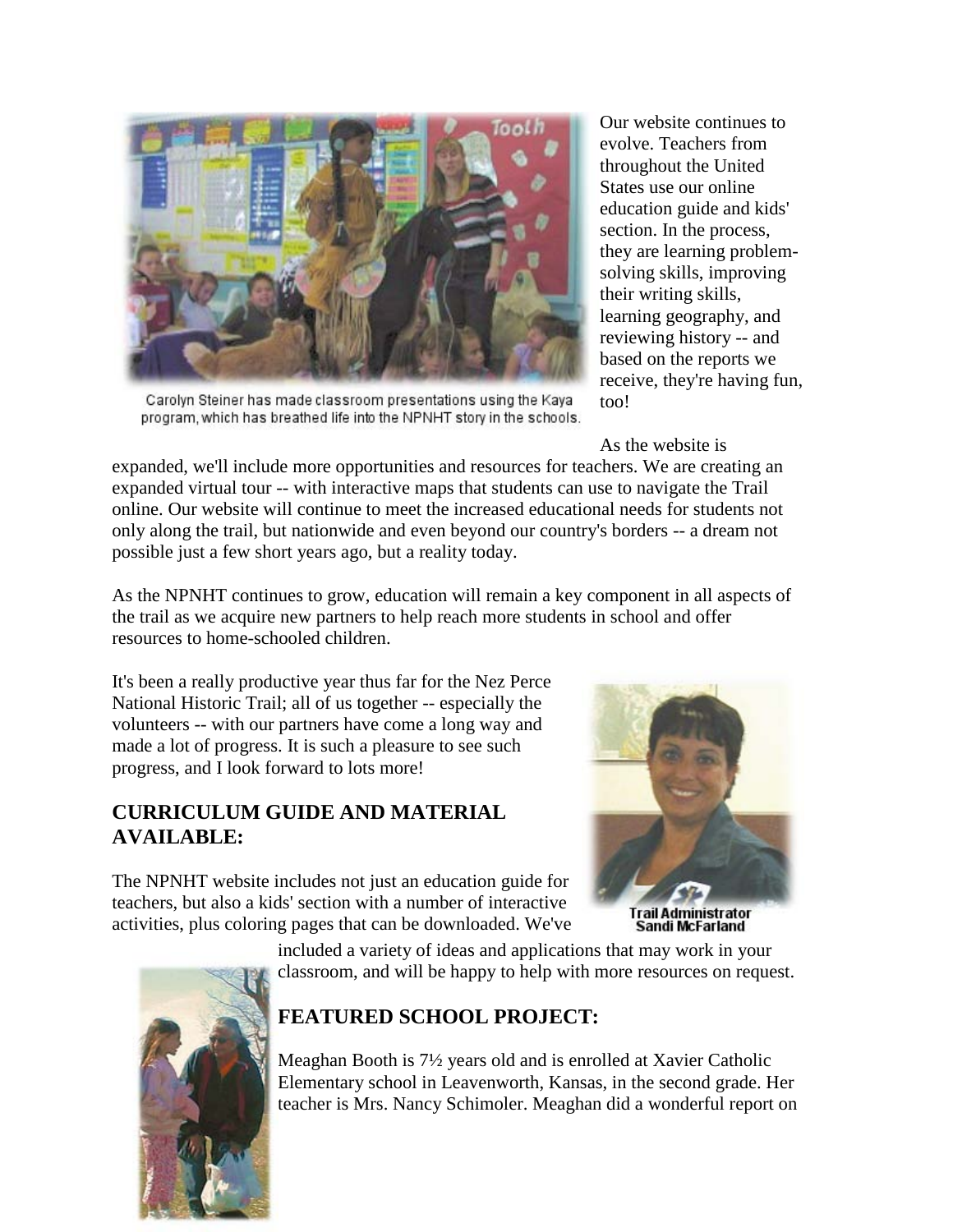the Nez Perce for a school project, and she sent us a copy of it. Meaghan and her report are featured on the Kids' Pages. Thanks, Meaghan!

Debi Moody teaches Northwest History to 4th graders in Clarkston, Washington; she sent us photos of projects her students did for their History Fair. "These projects, along with a few others, will be in the Lewis & Clark Discovery Museum in Clarkston," says Moody. She received rave reviews from parents and tribal members on what the students learned from the projects. See more about the History Fair on our Kids' Pages.

## **NEW ITEMS ONLINE:**

We've added new pages since our Fall 2002 Progress Report. Be sure and check out our new Cavalry section, Traditional Designs, Wildlife section, and People section. Our WILDLIFE section features the wildlife of the Nez Perce National Historic Trail; check back soon for new additions! Our CAVALRY section has a new listing of all 7th Infantry officers, soldiers, and civilians present at the Battle of the Big Hole. FUN NEW RECIPE:: We're adding a collection of recipes for you to make at home (or at school), and our newest one is MAPLE SUGAR CANDY like the Indians made. It's easy and fun! Try it out and tell us what you think. FOCUS ON EMMA COWAN: We've added a new feature to focus on noteworthy people of the 1877 Conflict. Beginning with Emma Cowan, one of a group of tourists in Yellowstone kidnapped by the Nez Perce, this section will feature noteworthy but under-recognized individuals from the Nez Perce Trail. NEW ART GALLERY: The new Nez Perce art gallery page is dedicated to the art and artists of the Nez Perce… some are Nez Perce artists, some are of other ancestry, but all have a connection to the Nez Perce National Historic Trail. Much of the history and culture and tradition of the Nez Perce has been portrayed in various media over the years. We'pre particularly fortunate that some very fine artists have chosen to illustrate people and places and events of the Nez Perce National Historic Trail.

## **WEBSITE AWARDS:**

Two Forest Service websites have recently won awards from American Trails. There were 88 websites nominated this year; the award for best site in the "Trails on Federal Lands" category went to the Gila National Forest Trails website and the award for "Best Site for Kids and Families" went to the Nez Perce National Historic Trail site.

"We looked for sites that really make trails come alive, and provide effective information delivery, support volunteers, and engage the public," said American Trails. "In short, we want to showcase ways that advocates and agencies are making a difference for trails."

Also, the American Association for State and Local History recently awarded the Nez Perce National Historic Trail a certificate of commendation for its website. The AASLH Awards Program was initiated in 1945 to establish and encourage standards of excellence in the collection, preservation, and interpretation of state and local history throughout North America.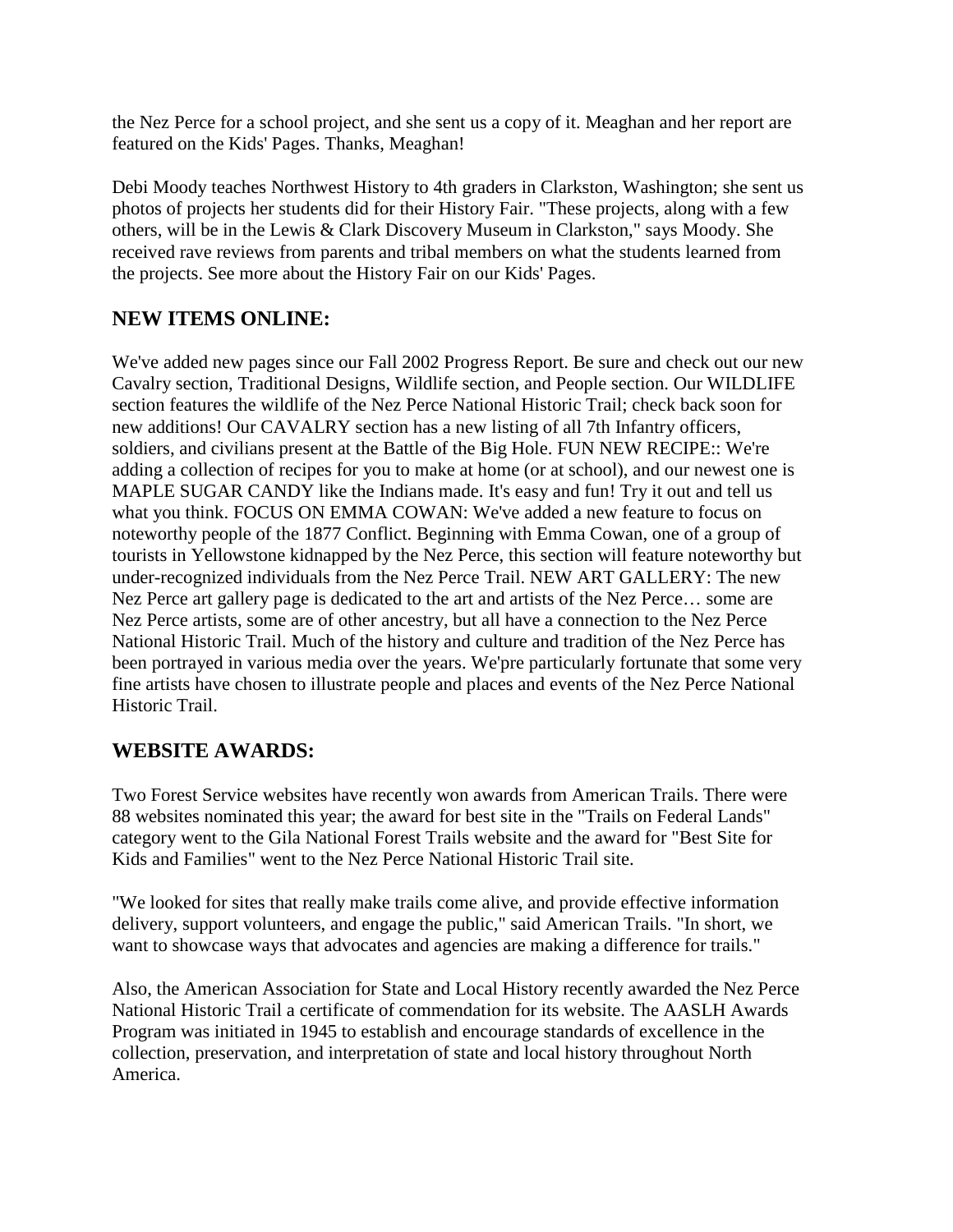The NPNHT website has also been nominated for a MAESTRO Award. These awards are granted to websites that fulfill strict criteria including functionality, presentation, content, creativity, and professionalism; the Maestro competition focuses on clarity, purpose, use of language, interactive activities, resource, expression, and attention to detail.

## **IDAHO INDIAN EDUCATION YOUTH CONFERENCE:**

The Lewis Clark State College and Native American Club hosted the Sixteenth Annual Native American Awareness Week and Second Annual Idaho Indian Education Youth Conference from March 10 - 14. Sandi McFarland, NPNHT Administrator, was asked to speak on a panel called "Looking Toward the Lewis-Clark Bicentennial." The panel='s objectives included reaching out to high school and college students, and campuses and communities, by playing a strong role in acknowledging theme of the conference, "Investing Together to Create a Vision." The goal of the college and the club is to increase awareness and understanding of Indian cultures.

## **PACE STUDENTS' CAMP:**



an archaeology project

A number of students in July attended the Clearwater National Forest PACE (Preparing for Academic Excellence) summer camp, which prepares Indian students for their first high school algebra courses.

By strengthening students' math and science skills, PACE leaders work on increasing the number of Indian students who enter the math and science fields. NPNHT

Administrator Sandi McFarland teamed up with Chris Jenkins, archaeologist, and Christine Bradbury, public affairs officer, to provide fun activities for the camp.

Students worked on their math skills in measuring distance, and completed a project in stratigraphy, creating archaeological site posters layered with photos and illustrations of artifacts. Jenkins then tore into their posters with scissors, explaining that vandals do more than just steal artifacts, they also alter the cultural context of a site, destroying history that can never be replaced.

#### **NEW PROMOTIONAL MATERIALS:**

The NPNHT Administration has contracted with Heritage Design, a Forest Service Enterprise Team, to produce some promotional items for the Trail.



The new display can be reserved for events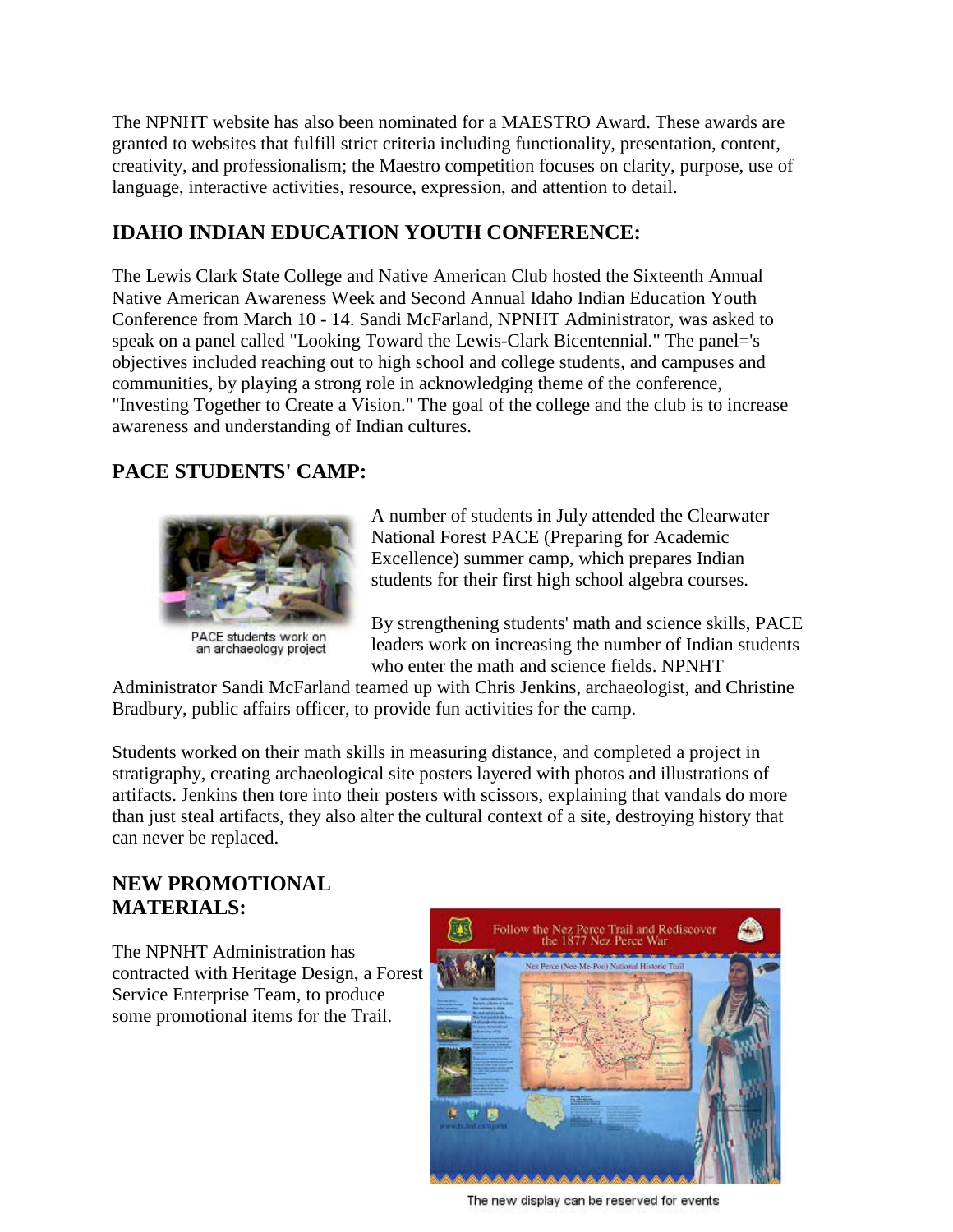We now have two new traveling displays for use at meetings, fairs, visitor centers, schools, museums, and special events.

The displays include a large historic map of the entire trail, with photos and text and our website address.

The displays are available for loan; to reserve one, contact Sandi McFarland at (208)476- 8334.

The Clearwater National Forest has just completed a new auto tour brochure with the Heritage Design team for a segment of the route from Greer, Idaho, to Lolo, Montana, along Highway 12 and up on the Lolo Motorway from Weippe Prairie to Lolo Hotsprings, then tying in with Highway 12 to Lolo, Montana. The brochure describes the 1877 Nez Perce campaign through present-day Clearwater National Forest and along the Lewis & Clark Highway (Hwy 12). Included in the brochure is a map showing modern-day highways that approximate the 1877 route with side trips to battle sites. The brochure also incorporates recent historical and archaeological research; contact us about availability.



Auto route brochures were previously produced by the Bitterroot National Forest in 1995 and the Beaverhead-Deerlodge National Forest in 1997 and the West Yellowstone and Island Park Historical NEZ PERCE TRAIL Societies in 2002. The Clearwater National Forest will be the fourth segment of the Trail covered by an auto tour brochure, and this is the first brochure with a brand new look. The Clearwater has gone to a full-color glossy saddle-stitch brochure, which more easily fits into standard-size brochure racks. The other Auto Tour Brochures will follow suit as reprints are needed.

> As part of the NPNHT's efforts to provide a clearinghouse for trail items, we are pleased to announce the production of a 2-pocket presentation folder.

> This full-color glossy folder was produced with the Heritage Design team and is ready for distribution as one of

our efforts to provide "one-stop shopping" for various kinds of products for our trail partners. The presentation folder will serve those who are hosting NPNHT meetings, conferences, or other events where a variety of trail materials need to be kept in one folder. To place your order for your event, contact Sandi McFarland at (208)476-8334.

## **NEW MONUMENT AT KOOSKIA HATCHERY:**



 $\frac{1}{2}$  The U.S. Fish & Wildlife Service, in partnership with Region One of the Forest Service and NPNHT Administration, dedicated a new stone monument to

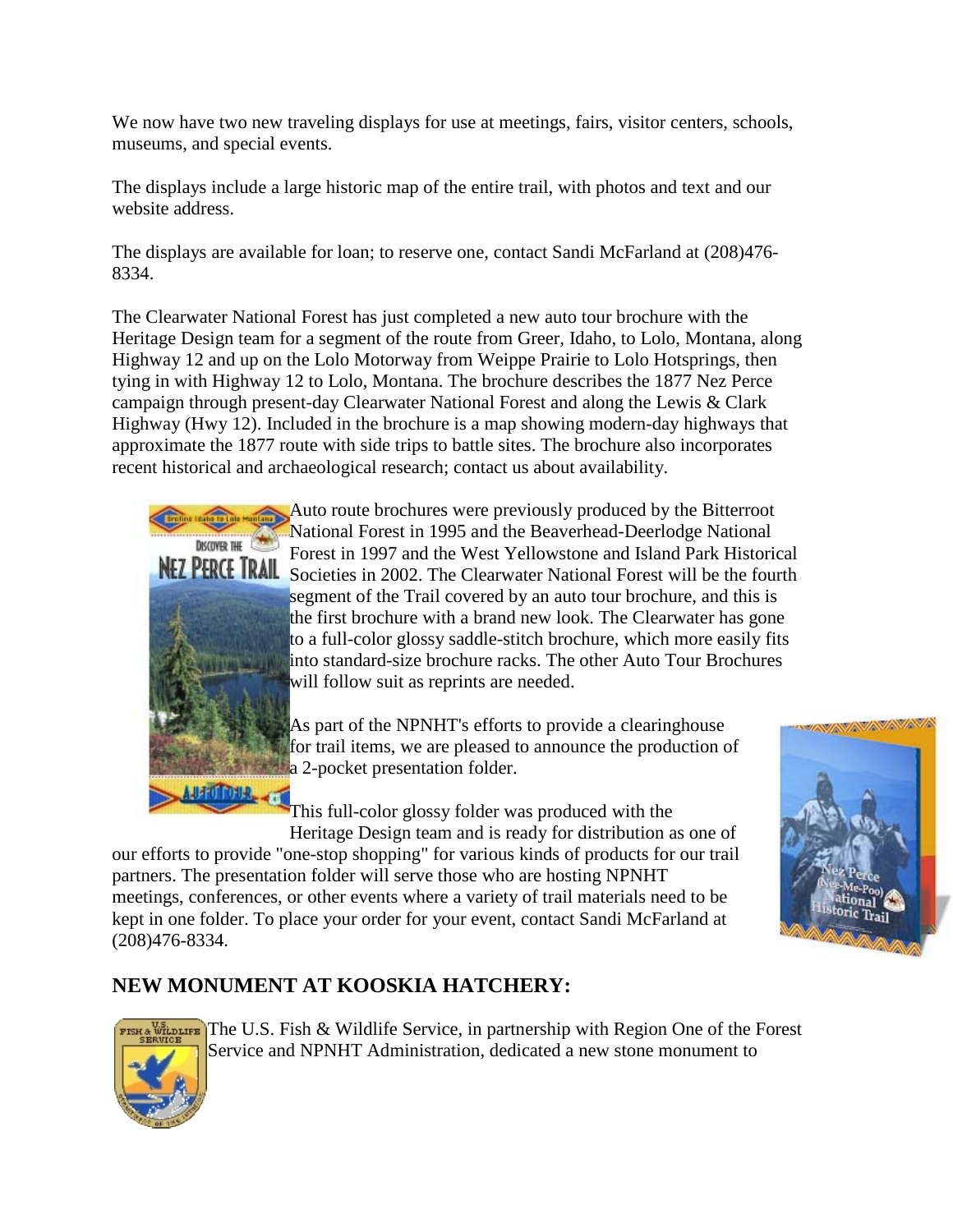replace the original historic 1928 L.V. McWhorter plaque that was set at the Kooskia Fish Hatchery interpretive site.

The monument marks the significance of the event at Chief Looking Glass Village during the Nez Perce War of 1877.

The NPNHT purchased the new stone monument and provided the Nez Perce design that borders the monument

The NPNHT also provided for the participation of the Nez Perce Appaloosa Horse Club riders in full regalia as part of a cooperative agreement we have with them.

The dedication took place on July 1 with a special presentation by the F&WS and NPNHT, the Nez Perce Tribe, and descendants of the Looking Glass family.



The new monument at Kooskia

July 1 marked the 126th anniversary of the U.S. Army attack on Looking Glass's village; in previous years, the Nez Perce Tribe has held a pipe and empty saddle ceremony on this important date.

The new granite monument is of a rustic design, with a traditional Nez Perce triangle geometric pattern sandblasted onto the stone's edge.

## **FOUNDATION NEWS:**

Carolyn Steiner was recently been named Administrative Assistant for the Nez Perce National Historic Trail Foundation. Her office is at the Clearwater National Forest Supervisor's location in Orofino, Idaho,

where she works closely with the NPNHT administrator.

The nonprofit Foundation includes members from across the country, and strives to promote and protect the Trail's natural and cultural resources through education and awareness. Because Foundation leaders are spread throughout the Northwest, coordinating activities and communication has always been a challenge. Carolyn, as Administrative Assistant, is the first point of contact for the Foundation, and is responsible for coordinating Foundation activities and communication.

The Orofino native began work for the Clearwater National Forest as a volunteer in 1987. She secured her first seasonal position in 1988 and continued seasonal work through 1997 when her son Cody was born. For the next two years, Carolyn worked at the high school library, Dworshak State Park, and the Clearwater Hatchery. She returned to the Forest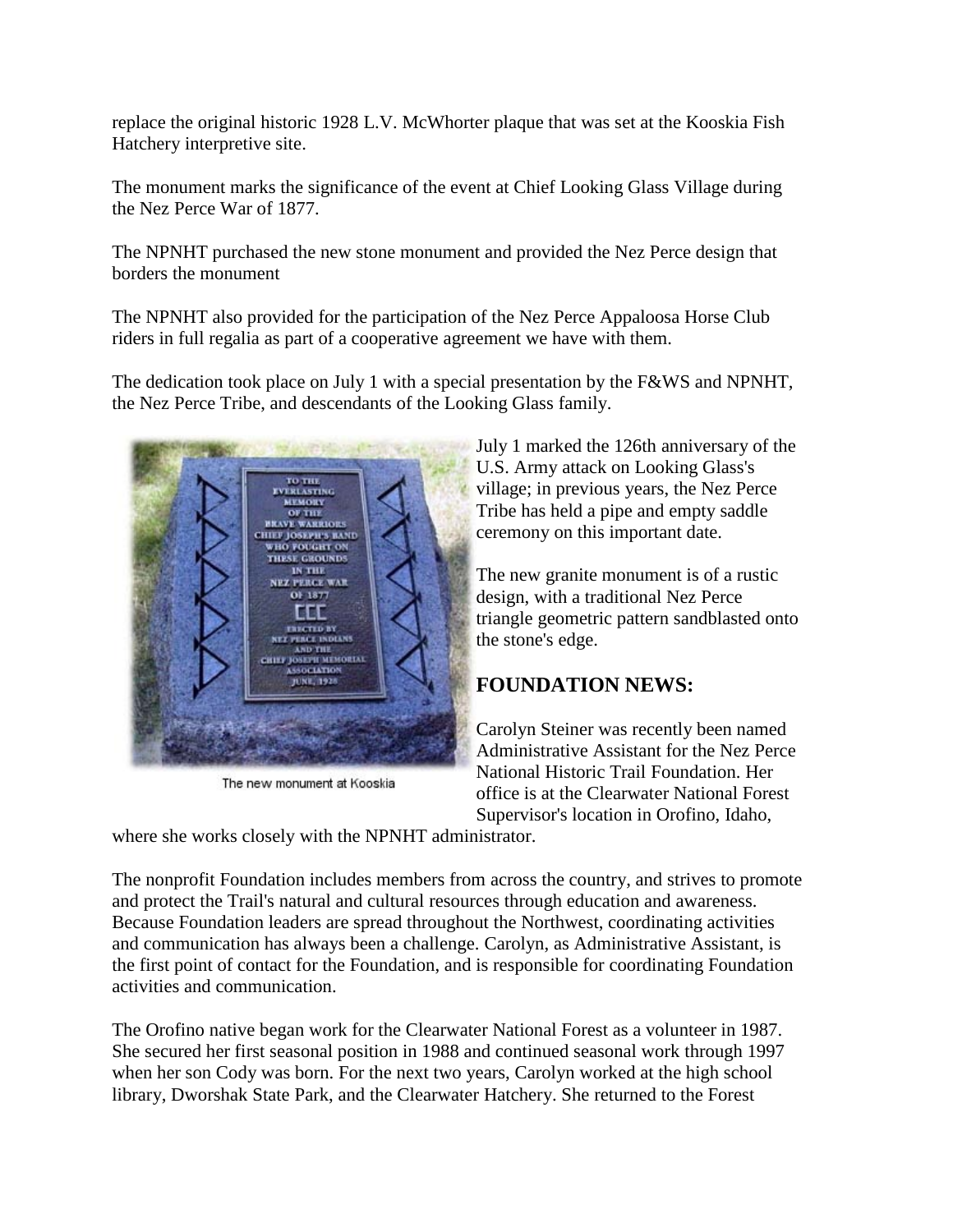Service as a wildlife technician in 2000. Carolyn has a Bachelor of Science degree in Wildlife Resources from the University of Idaho. Her most recent work has been as an assistant in administration, communications, and website work to NPNHT Administrator Sandi McFarland.

Carolyn is excited about her new position and looks forward to the challenge of working with people from all over the country. Her recipe for success includes balancing her new career with a well-rounded home life, including quilting, camping, and -- most important - her son Cody.



The NPNHT display at the 2003 Governor's Conference<br>on Recreation & Tourism in Coeur d'Alene, Idaho

## **TRAIL DISPLAY ON THE ROAD:**

Staffers from the Nez Perce National Historic Trail are part of several state and national recreation conferences and Lewis & Clark Bicentennial events this year

The demand for and response to the NPNHT display is outstanding.

The display has been featured at the following locations since last fall, and is scheduled to be at a number of new locations in the future

- Meridian Library, November 20, 2002 January 15, 2003, Meridian, Idaho
- Regional Trails Coordinators Meeting, January 28-30, 2003, Missoula, Montana
- PACE Camp, June 15, Orofino, Idaho
- Lewis Clark State College, March 12-15, 2003, Lewiston, Idaho
- LaCanada California Kaya Conference, March 14-21, LaCanada, Californi
- Montana Governor's Conference on Tourism and Recreation, March 23-25,2003, Helena, Montana
- Montana's Archaeological Conference, April 25-26, 2003, Hamilton, Montana
- Idaho Governor's Conference on Recreation & Tourism, April 30 May 3, 2003, Coeur d'Alene, Idaho
- General Council Nez Perce Tribe, May 2-3, 2003, Kamiah, Idaho.
- East Bonner City Library, May 1-16, 2003, Sandpoint, Idaho

## **ARCHAEOLOGICAL SOCIETY MEETING:**

The Montana Archaeological Society held its annual meeting at the Holiday Inn Express in Hamilton, Montana, from April 25-27. We would like to thank Mike Beckes for representing the NPNHT and setting up our display with brochures and promotional items.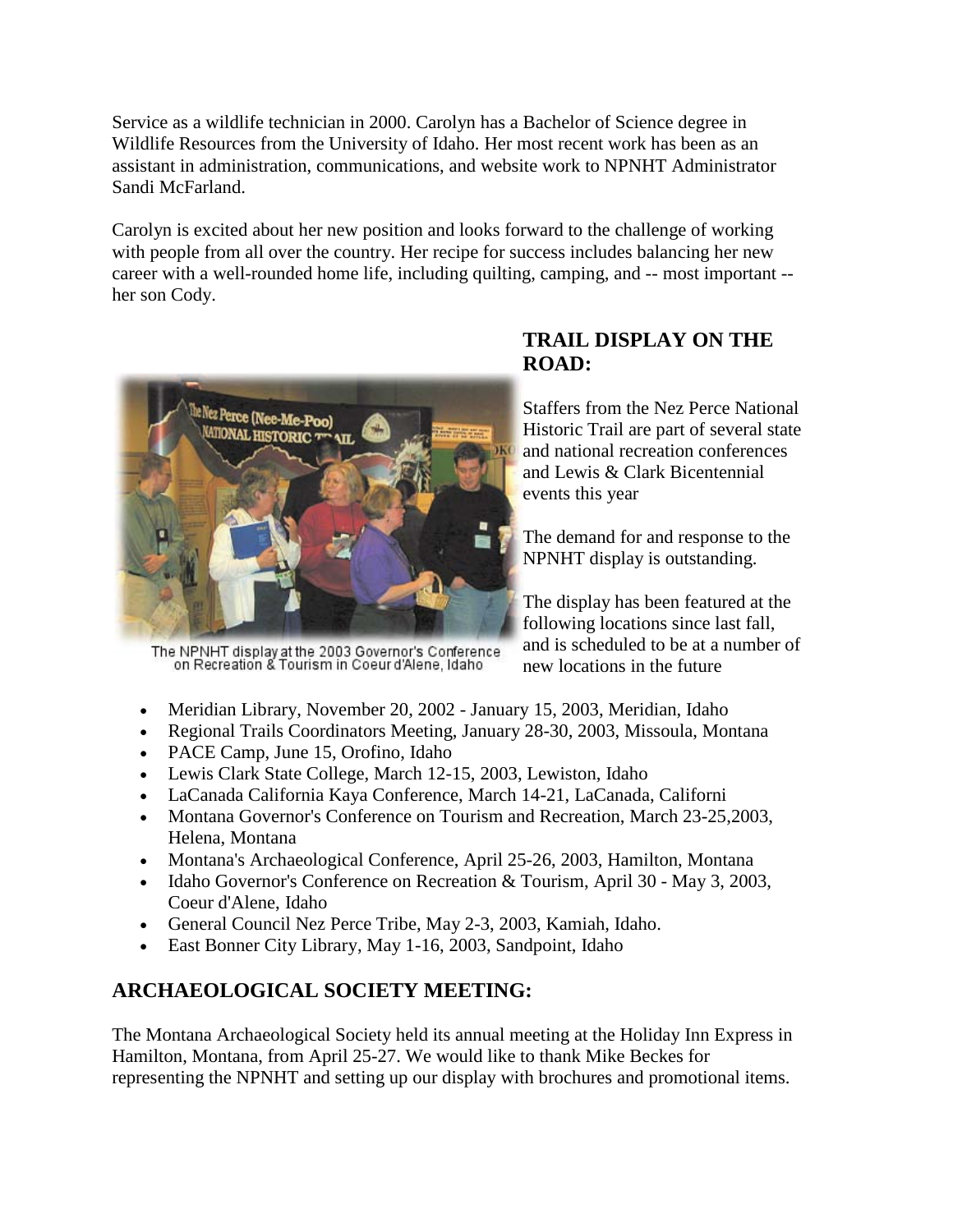### **WEIPPE CAMAS FESTIVAL:**

The third annual Camas Festival is also the first of seven in Idaho listed in the Festival of Discovery brochure sponsored by the Governor's Trail Committee. The Festival was held May 24-25.

The family-oriented event offered something for all age groups and has been a hit the previous two years when it did a one-day stint. This year, because of the great successes and increased interest, the Festival was expanded to two days.

The history of the Nez Perce is significant in the Lewis & Clark journey and the first meetings with the white man. The Indians gathered camas bulbs on the Weippe Prairie every year, first drying them and then grinding them into a flour-like food staple. During one of these outings, the two cultures crossed paths, and members of the expedition were befriended by the Nez Perce.

In 1877, 72 years later, the Nez Perce once again met with the white man, but this time it was the U.S. Cavalry. Red Heart's band were returning from buffalo country, and were wrongly accused of being involved with the 1877 Conflict. Chief Red Heart's people were arrested and taken in handcuffs to Lewiston, Idaho, where they were shipped on ferrys to Fort Vancouver, Washington, as prisoners of war. They remained there until the end of the Nez Perce War and subsequent exile to Indian territory in what is now Oklahoma and Kansas.

The other five bands of non-treaty Nez Perce met at Weippe Prairie as they gathered their food to head across the Nez Perce Trail to escape General Oliver Otis Howard.

The NPNHT Administration participated in this year's Festival by bringing a display with brochures, and Clearwater National Forest employee Christine Bradbury represented us there.

## **FORUM IN KAMIAH:**

On June 12 at the high school in Kamiah, Idaho, a forum with a theme of "Living Together into the Future" brought different cultures together for a day of positive interaction. A discussion of treaty rights and sovereignty issues took up a good part of the day. Participants included Dr. Keith Allred, a professor from Harvard University's Kennedy School of Government, who was involved in the negotiations that resulted in the memorandum of understanding between the Nez Perce Tribe and the North Central Idaho Jurisdictional Alliance. Cathy Wilson, an attorney with the Bureau of Indian Affairs in Phoenix, Arizona, is experienced in treaty rights and sovereignty issues, also helped build bridges between cultures at the forum.

The NPNHT was represented by Christine Bradbury, along with Carolyn Steiner, Administrative Assistant for the Foundation. Rosa Yearout, Foundation board member, led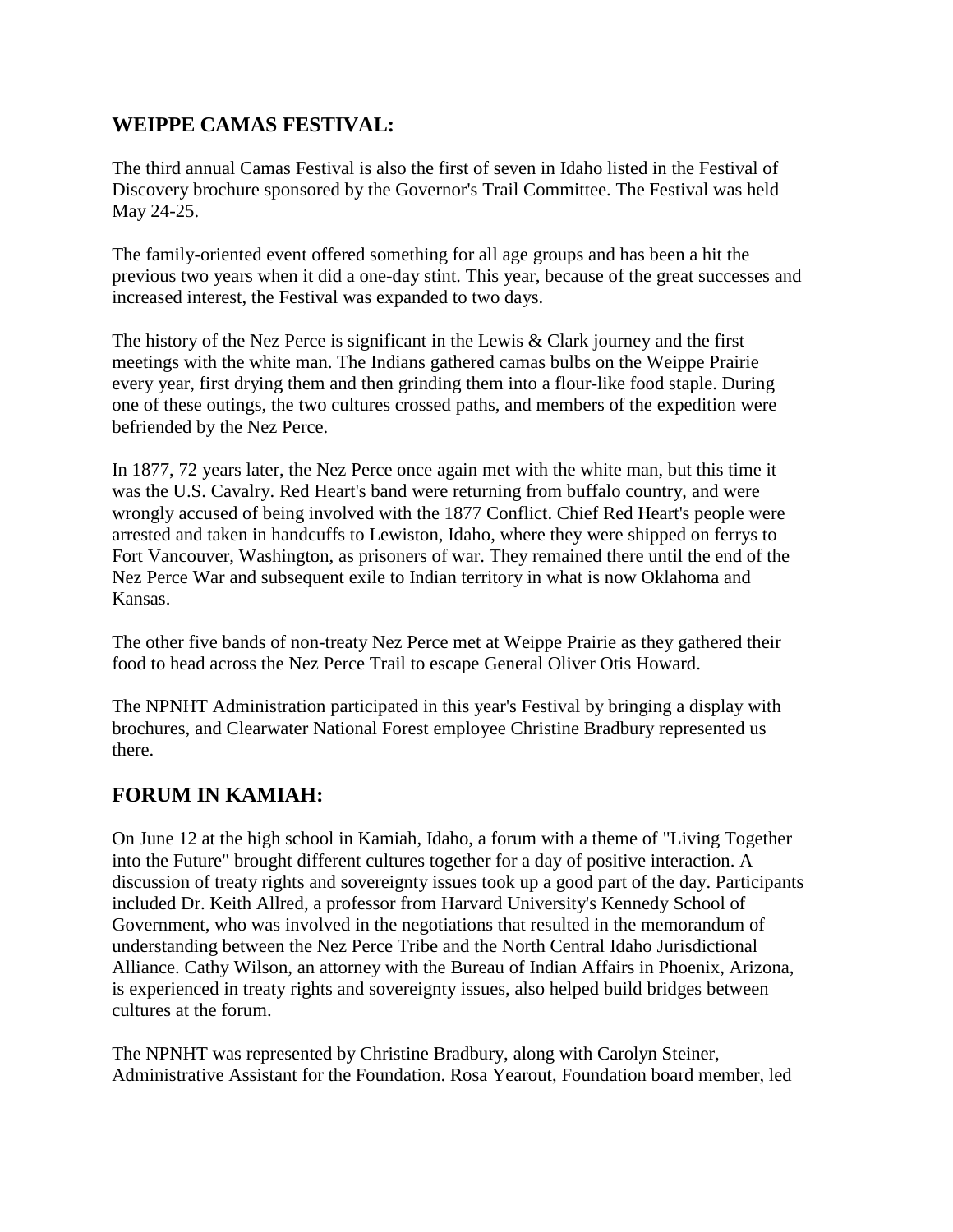a session on horses and the Trail. Our display was on hand along with an array of brochures and NPNHT items for public education.

Participants had an opportunity for better understanding of culture; the event provided an opportunity to overcome misunderstandings and misrepresentations between cultures. The Foundation later met with NPNHT Administration and the National Park Service to discuss the Foundation's goals and objectives for the future.



Sandi McFarland served as one of the interpreters for a tour during the symposium

## **LEWIS & CLARK SYMPOSIUM:**

The Fifth Annual Lewis & Clark Symposium was held June 19-21 at the Williams Conference Center at Lewis-Clark State College in Lewiston, Idaho. This year's theme was "Two Centuries, Two Peoples: A Confluence of Histories."

The symposium was in cooperation with the Nez Perce Tribe and provided an opportunity to reflect on the intermingling and

perspectives of the two cultures. The focus this year was on exploring and celebrating the arts, music, language, dance, and storytelling.

About 150 attendees took part in the three-day symposium. Sandi McFarland, NPNHT Administrator, served as one of the interpreters for a bus tour that took in a number of sites along the trail. The NPNHT also had a display with educational information available at the symposium.

## **MARK YOUR CALENDAR:**

- Wolf Education Research Center, June 23 August 31, Winchester, Idaho
- Nez Perce County Fair September 18-21, Lewiston, Idaho
- National Historic & Scenic Trails Conference, August 21-24, Mt. Vernon, Washington

## **LEGISLATIVE REPORT:**

#### **FY03 INTERIOR APPROPRIATIONS COMPLETEDY:**

Congress has approved and the President has signed the Omnibus FY03 Appropriations bill, including funding for the Interior Department and the Forest Service. Here is a synopsis of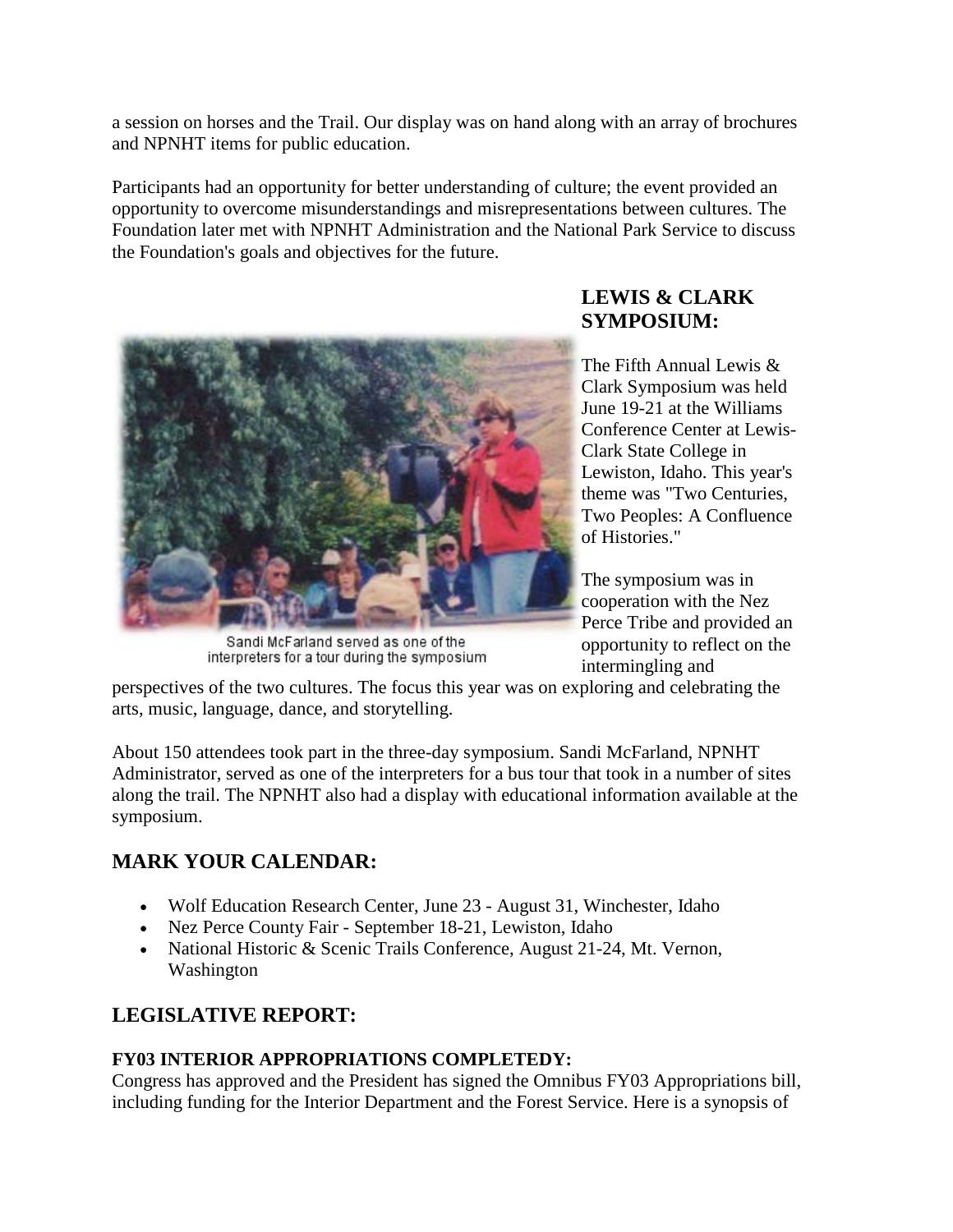the funding:

National Park Service:

- Funds requested by the Administration for operation of the national scenic and historic trails administered by the Park Service
- \$5 million Challenge Cost Share funds for the Lewis & Clark Trail
- \$1.98 million for Regular Challenge Cost Share program with 1/3 earmarked for the National Trails System
- \$1 million for the National Trails System GIS

Forest Service:

- \$2.5 million to administer the Continental Divide, Florida and Pacific Crest National Scenic Trails and the Nez Perce National Historic Trail
- \$750,000 for portions of 13 trails managed through agreements with the Park Service and Bureau of Land Management

Language from House Report 107-564 included in the FY03 Omnibus Appropriations bill:

- *The Committee directs the Forest Service to include a report in the fiscal year 2004 budget justification indicating the projects, activities and programs accomplished along these national scenic and historic trails with these funds and the work proposed to be done and the funding needed to support work along these trails in the subsequent three years.*
- *The Committee directs the Forest Service to maintain the full time lands team to work on the Pacific Crest Trail project and other similar projects, and focus on those trails segments where access and public service needs are greatest.*
- *The Committee expects that the national scenic and historic trails will have priority in funding allocations. Under the National Forest System account specific direction are included for national scenic and historic trails operations.*

To the USDA Forest Service:

- \$7.6 million for Appalachian National Scenic Trail acquisitions in Georgia and Tennessee
- \$3 million for Florida National Scenic Trail acquisitions
- \$3 million for Pacific Crest National Scenic Trail acquisitions
- \$4 million for acquisitions of Plum Creek land in the I-90 corridor in Washington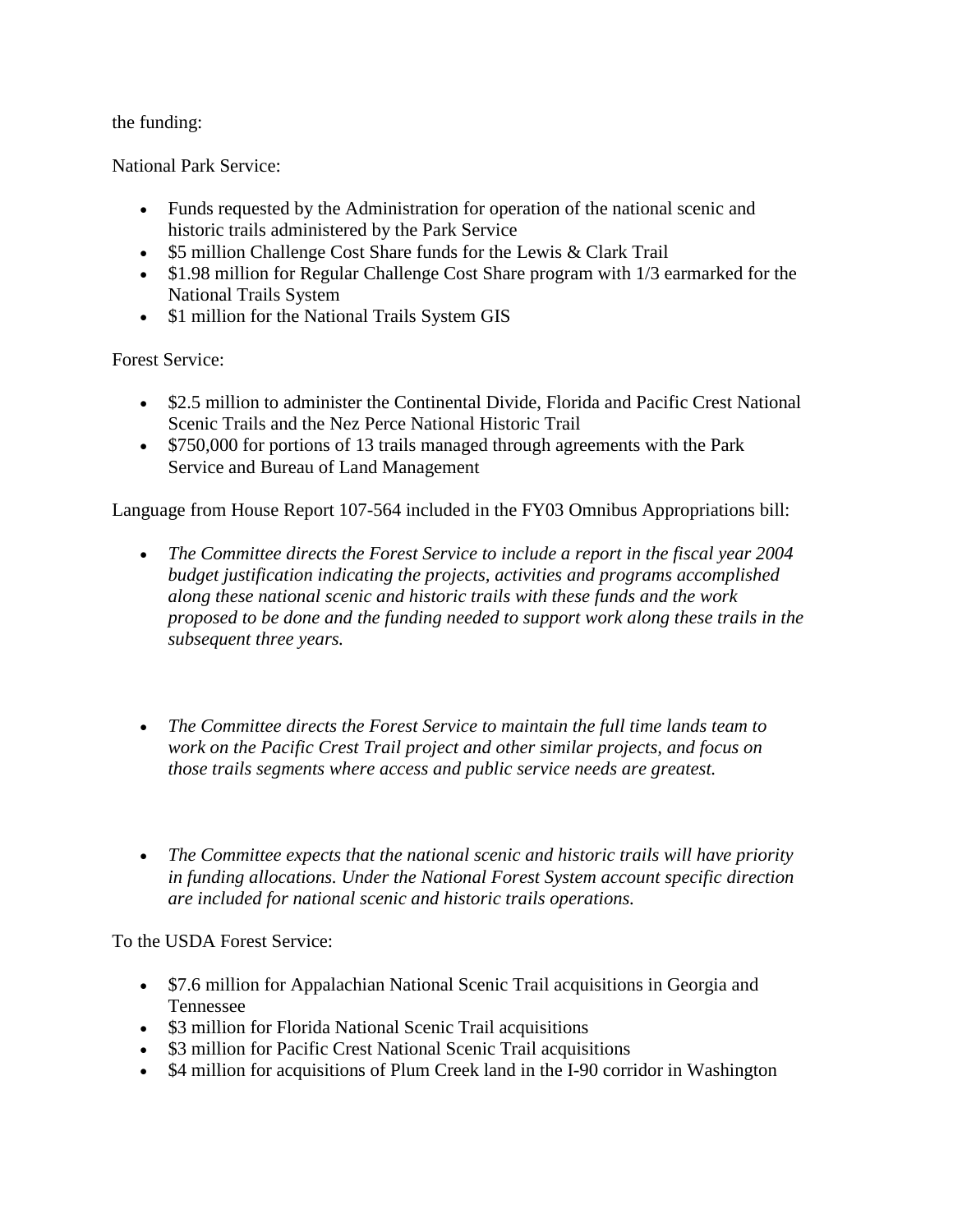• \$500,000 for Lewis & Clark National Historic Trail acquisitions in Idaho and Montana

All of the amounts listed above are subject to a .65 percent across-the-board cut imposed on all departments funded by the FY03 Omnibus Bill.

**\$636 million has been provided to the Forest Service to restore funds diverted from other programs to pay for summer 2002 wildfire suppression costs. The Forest Service is directed to fully restore all construction and land acquisition money diverted to pay for 2002 fire suppression.**

#### **NEED SPEAKERS?**

An updated Humanities Speakers Bureau catalog is now available. This program has been a popular Idaho Humanities Council (IHC) offering since 1992. The new catalog features 65 speakers and over 150 topics for presentations to organizations throughout the state. Presentations fall under several general humanities topics, including but not limited to Archaeology, Architecture, Ethnic Heritage, Idaho History, International Studies, Lewis and Clark, Literature, Music, Politics, Religion, September 11, and Women's Studies. Sandi McFarland is a featured speaker for two trail-related topics:

- *A Trail of Sadness, Courage and Remembrance - One Moment in Time: The Nez Perce Trail: The Nez Perce National Historic Trail traverses a landscape of history that carries understanding to those who travel it. For thousands of years, the Nez Perce followed this trail across the mountains to visit friends and relatives on the plains, to trade and to hunt buffalo. Then in 1877, it became a trail of sadness -- 750 Nez Perce men, women, and children made a heroic yet futile flight seeking freedom and peace far from their homeland. They found only bloodshed and suffering as U.S. soldiers relentlessly pursued them. Congress established the 1,170-mile Nez Perce National Historic Trail in 1986, and that ensured that the Trail's significant sites will be preserved and visited by generations to come. As you stand in the exact places the combatants stood, you may realize that what happened here in 1877 is a story as current as today's headlines.*
- *The Nez Perce Triumph at Clarks Fork Canyon: Throughout the years since the Nez Perce War of 1877, much has been written about the war. Even today, historians continue to research the archives, make field trips, and publish their conclusions. The principles and values of the non-treaty Nez Perce -- and their valiant struggles to preserve their ancestral homelands against overwhelming odds - - have captured the hearts of men and women worldwide. The Nez Perce leaders and people struggled with unimaginable difficulties during the 1800s -- difficulties that few fully appreciate. The Nez Perce story in Yellowstone has yet to be told from a variety of important perspectives, including the Nez Perce suffering and their emotional and physical losses. Historical accounts have not focused on the*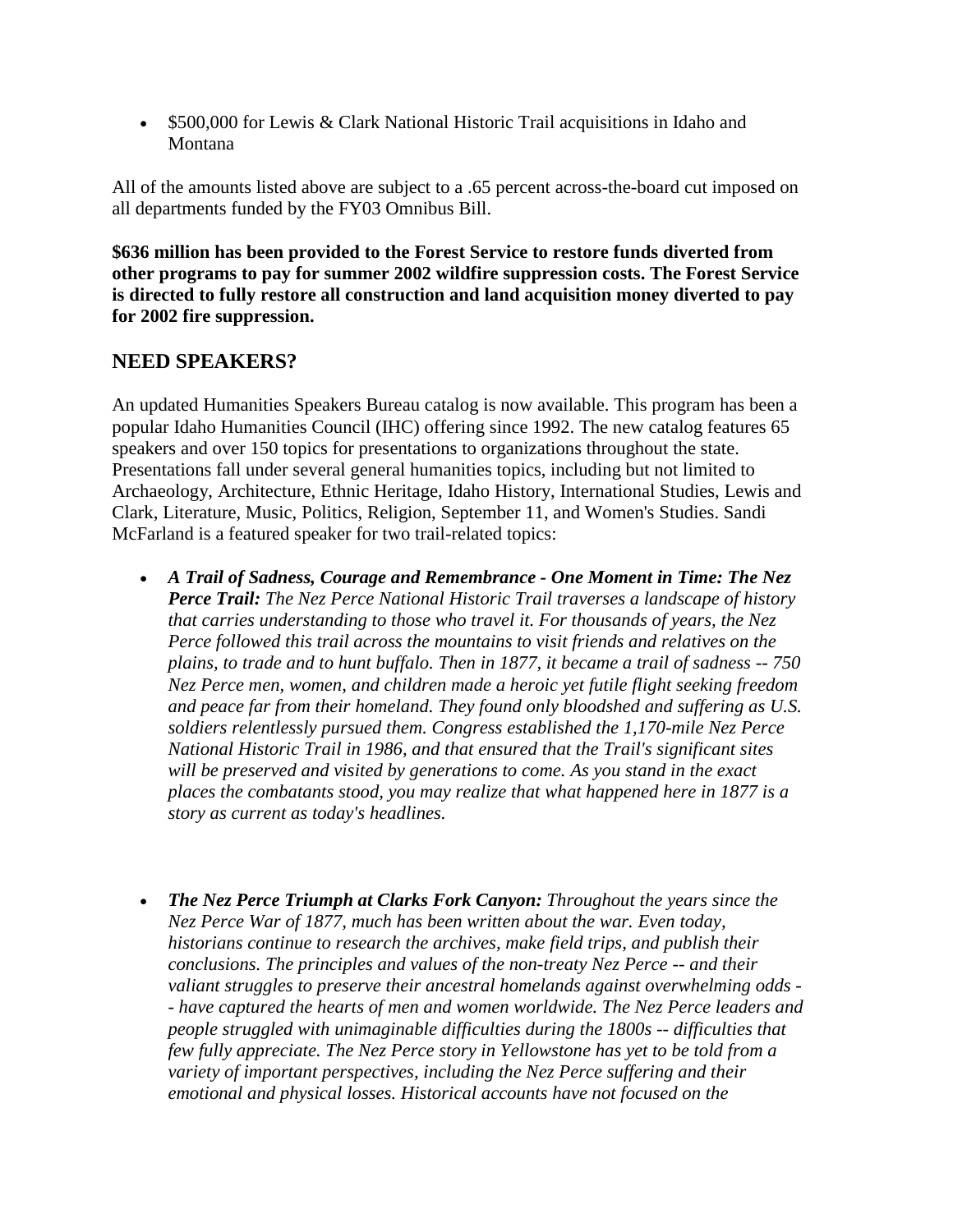*remarkable accomplishments of the Nez Perce in Yellowstone. Until we understand the routes the Nez Perce followed, why they chose the routes they did, their strategies and the magnificent work of the Nez Perce scouts operating in Yellowstone, we cannot fully understand their suffering, their fears … and finally their triumph in escaping the military forces sent to crush them. The Nez Perce achieved a remarkable victory in Yellowstone, they suffered greatly, and they displayed remarkable courage and stamina.*

The application procedure for the speaker's program is quick and easy. After contacting a speaker to check availability, a host organization submits a one-page application and includes a modest \$35 fee. The host provides the meeting space, publicity, and planning for each program. The IHC pays the speaker's honorarium, travel, and lodging (if necessary). To receive a catalog, please contact the IHC staff at 217 West State, Boise, Idaho, 83702 or phone (208)345-5346 or email [cindy@idahohumanities.org](mailto:cindy@idahohumanities.org)

## **GALLATIN UPDATE:**

The Gallatin National Forest is designing wayside interpretation of the NPNHT at two sites along the auto tour route. One of these is just east of Cooke City, along the Beartooth Scenic Byway. The other is at Targhee Pass, west of West Yellowstone, between Idaho and Montana. Our goal for this year is to have completed the design, fabrication, and installation of the interpretation for the Beartooth site, and to begin planning the Targhee Pass site.

Because the two sites on the Gallatin bracket Yellowstone National Park on both the east and the west sides of the Park, the goal is to have coordinated and consistent interpretation across this stretch of the NPNHT. Two field days in May were held at the sites with staff from the NPS, the Forest Service, the local communities, and the contractors who are handling the design of the interpretive installations.

Rosemary Sucec, the ethnographer and coordinator for the NPNHT in Yellowstone National Park, discussed participation with the Confederated Tribes of the Umatilla and the Confederated Tribes of the Colville. Participants visited the site on the Beartooth Scenic Byway and discussed improvements to another site. Along with Jo Suderman, the wayside interpretive designer for Yellowstone National Park, participants also visited two potential waysides in Yellowstone.



National Trails Day coloring contest winners at Orofino Elementary. Photo by Marci Hengen ~ click to enlarge.

## **NATIONAL TRAILS DAY:**

The theme for this year's National Trails Day on June 7 was "Healthy Trails, Healthy People." The NTD website has about 20 percent more trail events in the database compared with last year at this time. There were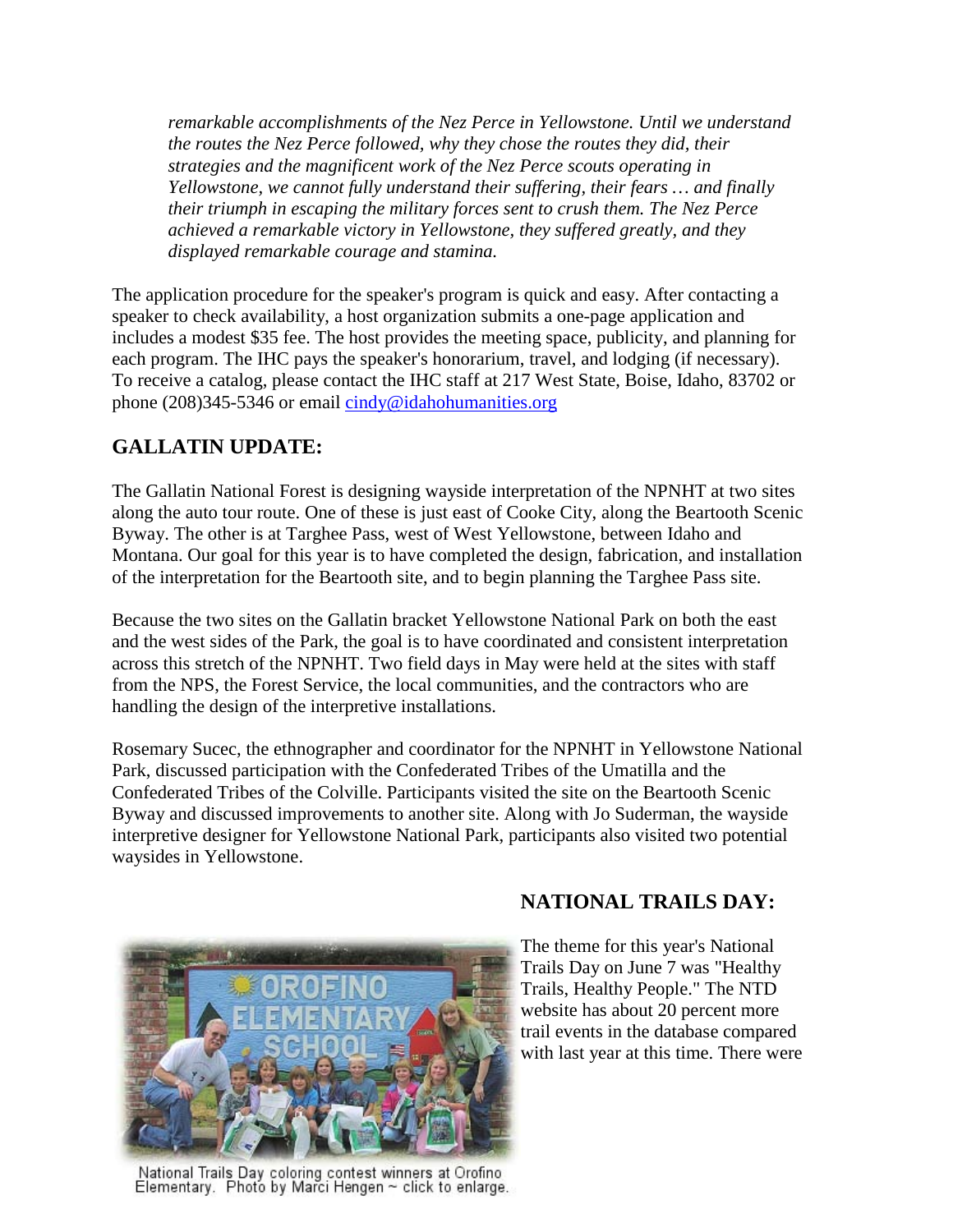between nearly 700 trail events nationwide held this year.

The Nez Perce National Historic Trail and Foundation sponsored a coloring contest at Orofino Elementary School in Orofino, Idaho, for National Trails Day. During the weeklong contest, first-graders got to color a sketch of Jackson Sundown riding a buffalo, and second-graders colored a sketch of Wottolen, a Nez Perce warrior. The students were awarded 1st, 2nd, and 3rd place prizes, along with an honorable mention.

"We would like to thank all the first and second grade teachers at Orofino Elementary School," says Carolyn Steiner with the Foundation. "And special thanks to Dorinda Shrupp, Kristen Victorine, and Patty Grimm."

Congratulations to the National Trails Day coloring contest winners: Trevon Galbraith, Mariah Tachell, Amanda Singleton, Makinze Gering, Daniel Duncan, Jenna Jones, and Devonee Perrin.

#### **AMERICAN GIRLS CLUB:**

The American Girls Club "Kaya Meeting" was held last November in Pompano Beach, Florida, and each girl in the club did a report on an Indian tribe of her choice.

Ms. Barbara Shepard presented a class on the Nez Perce, and the girls found the history of the Nez Perce very interesting and emotional. The girls in the club enjoyed the information sent to them by the Nez Perce National Historic Trail, and they sent us a photo of themselves with their dolls.



Kaya is the latest in the "American Girl" series of dolls representing periods in American history, and the Nez Perce doll Kaya has been awarded the Oppenheim Toy Portfolio Platinum Award for 2003. The American Girl collection includes a series of multiethnic and historic dolls, each of which comes with a collection of historical accessories (such as Kaya's buckskin dress and parfleche) with books for each doll to introduce history to kids. Kaya is the first Native American doll in the collection. Her name is short for the Nez Perce name Kaya'aton'my' meaning "she who arranges rocks."

#### **MINNESOTA GIRLS LEARN ABOUT NEZ PERCE:**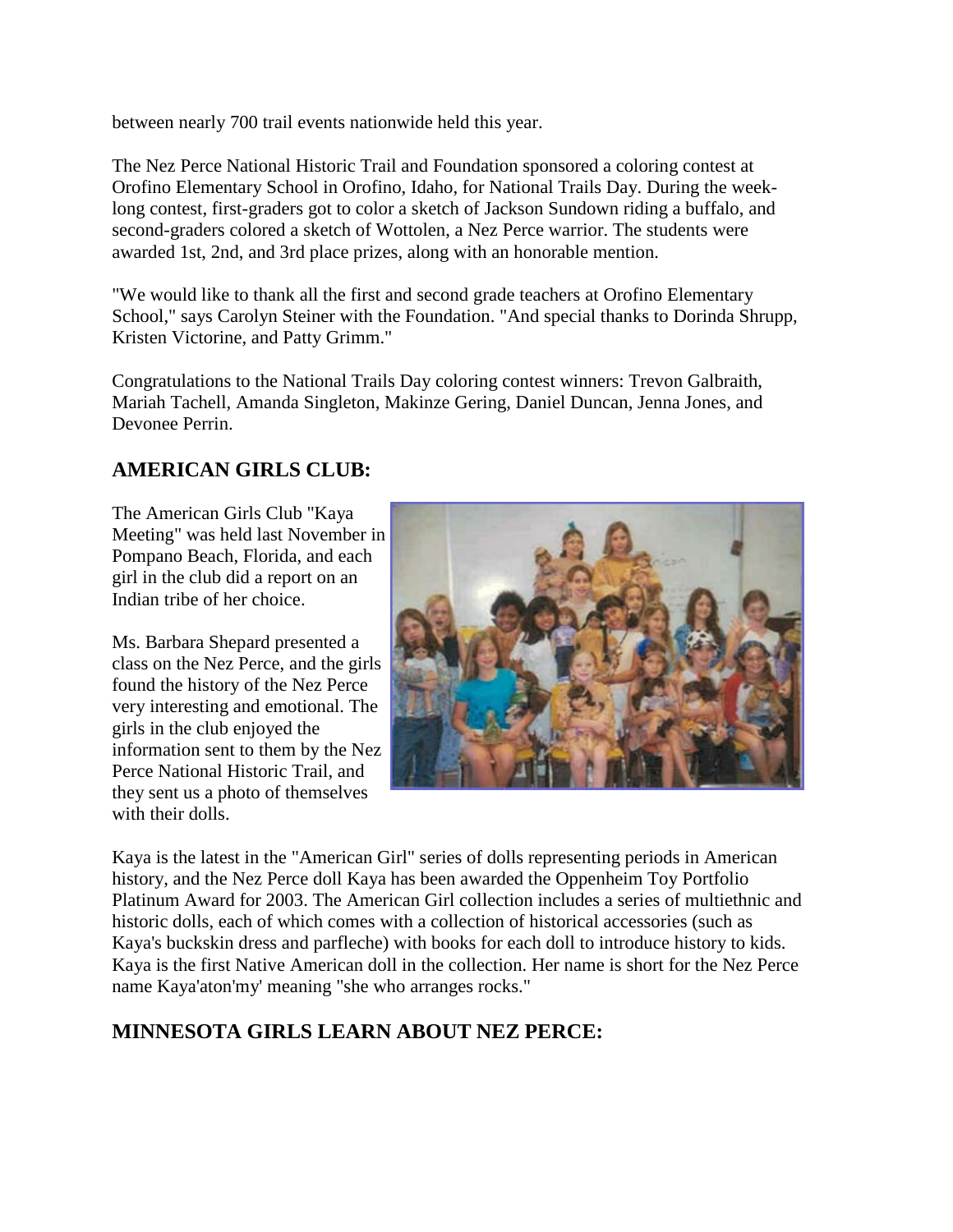

The girls at the library made "stick dice" for their stick games

The "Meet Kaya, An American Girl" program was a terrific success at the Great River Regional Library in St. Cloud, Minnesota -- and they sent us photos from their program!

"We had a great time," says Chris Mallo, Children's Specialist at the library. "The girls learned a lot, and I have

promised them that we will do it again real soon!" Fifty girls participated in the program, learning about Kaya and the Nez Perce. They made some traditional items and played some Nez Perce games, and even sent us a thank-you card for the information and items we sent for their program. Qe'ciyéw'yew' (thank you!) to the American Girls of St. Cloud for the great news and photos!

#### **KENTUCKY DERBY:**

For the first time in history, the Nez Perce and Nez Perce National Historic Trail Administrator were invited to participate in the Pegasus Parade, a favorite feature of the Kentucky Derby.

Would you believe that the Kentucky Derby is a Lewis and Clark Bicentennial event? William Clark's grandson was one of the originators -- in the 1800s -- of this famous horse race.

This year marked the 129th running of the Kentucky Derby at Churchill Downs in Louisville, Kentucky.

A number of tribal members made the trip to Louisville, and did a beautiful job of representing the Nimiípuu. Sandi McFarland, NPNHT Administrator, also made presentations to local Lewis & Clark Bicentennial tourism committees, city councils, and the public.

Those who made the trip walked and rode in the parade on the Thursday before the Derby race on Saturday.

This has for a long time been a dream of Phyllis Yeager, who is very active in the local Lewis and Clark Bicentennial

Committee. qe'ciyéw'yew' (thank you!) to the people who made the trip and to the Falls of the Ohio L&C Bicentennial Committee for the invitation!

Photos from the trip are featured on our Kentucky Derby page.



Rosa Yearout at the Kentucky<br>Derby's Pegasus Parade 2003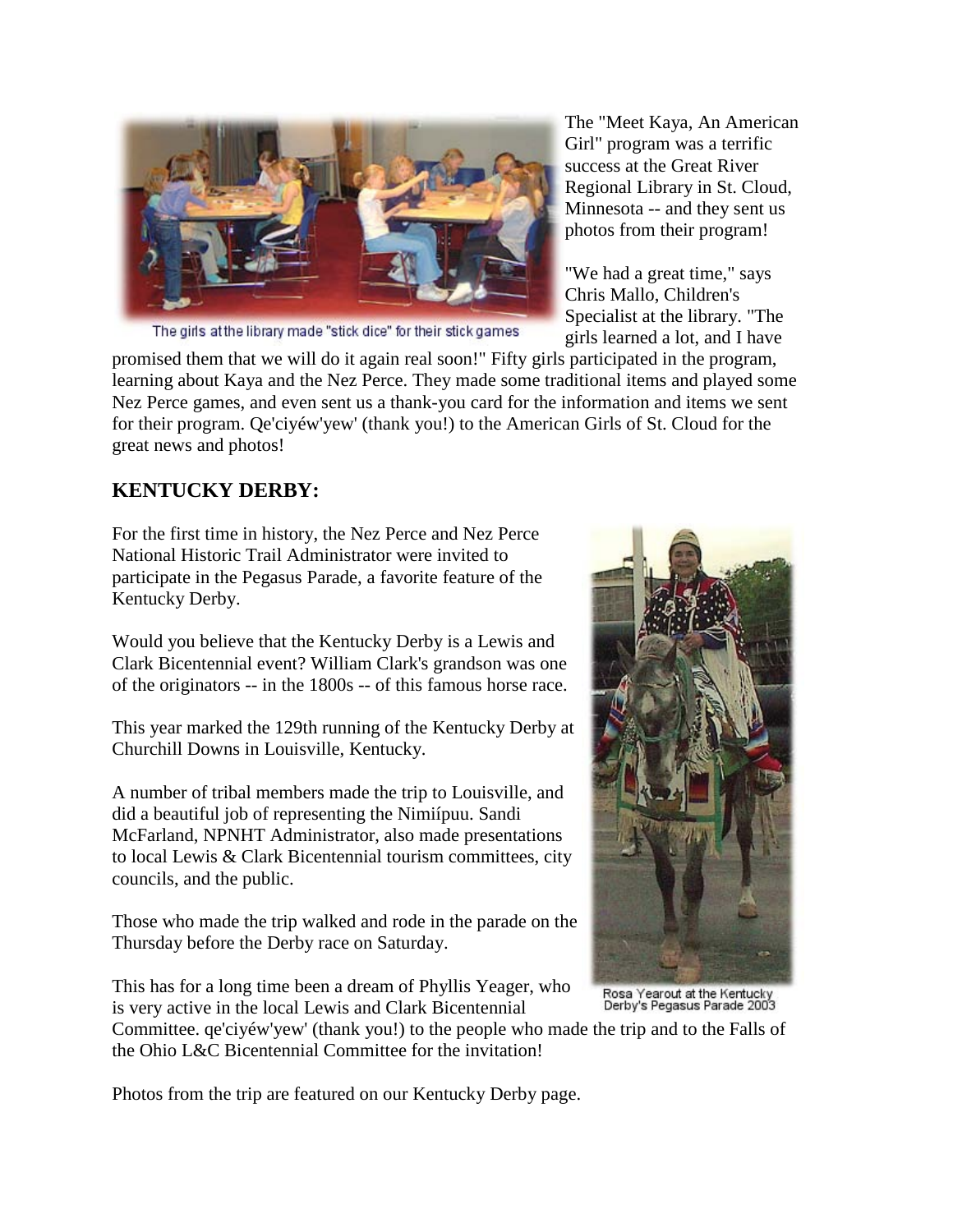#### **9th CONFERENCE ON NATIONAL SCENIC AND HISTORIC TRAILS:**

The Partnership for the National Trails System has announced a conference from August 21 - 25 at the Skagit Valley Casino Resort in Bow, Washington. "Vision, Strategies, Networking - Building the National Trails System Together" will be hosted by the Pacific Northwest Trail Association. The conference will feature the cultural landscape of Ebey's Landing National Park Heritage Site, with music and storytelling by the Swinomish, Lemmi, and Upper Skagit Tribes. Participants will work on a clarified vision for the National Trails System, and devise strategies for completing trails. For more information, contact The Partnership for the National Trails System at (608)249-7870.

#### **9th CONFERENCE ON NATIONAL SCENIC AND HISTORIC TRAILS:**

The history of the American West has involved the broadest possible cross-section of human activity. In an ongoing effort to acknowledge previously under-recognized but noteworthy individuals in the American Western story, this section of our website is designed to help you identify with these courageous men, women, and children.

#### **EMMA COWAN:**

Emma Carpenter Cowan was 24 years old when her husband George Cowan, her brother Frank Carpenter, and her sister Ida Carpenter, along with six other men, took a trip to Yellowstone National Park to celebrate George and Emma's second wedding anniversary. They left Radersburg, Montana, on August 5, 1877, and entered Yellowstone National Park via Targhee Pass and the Madison River on August 14.



They set up a camp near Fountain Geyser and enjoyed a great vacation -- until the morning of August 24. At 5 a.m. Nez Perce scouts encountered the tourists; these scouts asked for some food and other things and then left.

The Radersburg Party left camp shortly thereafter, and near Nez Perce Creek they ran into 50 to 65 warriors. George was shot off his horse. Emma was the first to reach her fallen husband, who had been shot through the thigh. Two Indians came running up, and one asked where George had been shot; when told that George had suffered only a leg wound, the Indian quickly drew a large revolver. When he held it to George's head, Emma wrapped her hands around her husband's head and shielded his face with her body. In the ensuing struggle, a second Indian was able to shoot George in the head.

Emma Carpenter Cowan was 24 years old when she was captured by the Nez Perce on the day of her second wedding anniversary

Emma later commented, "The holes in those gun barrels looked as big as saucers."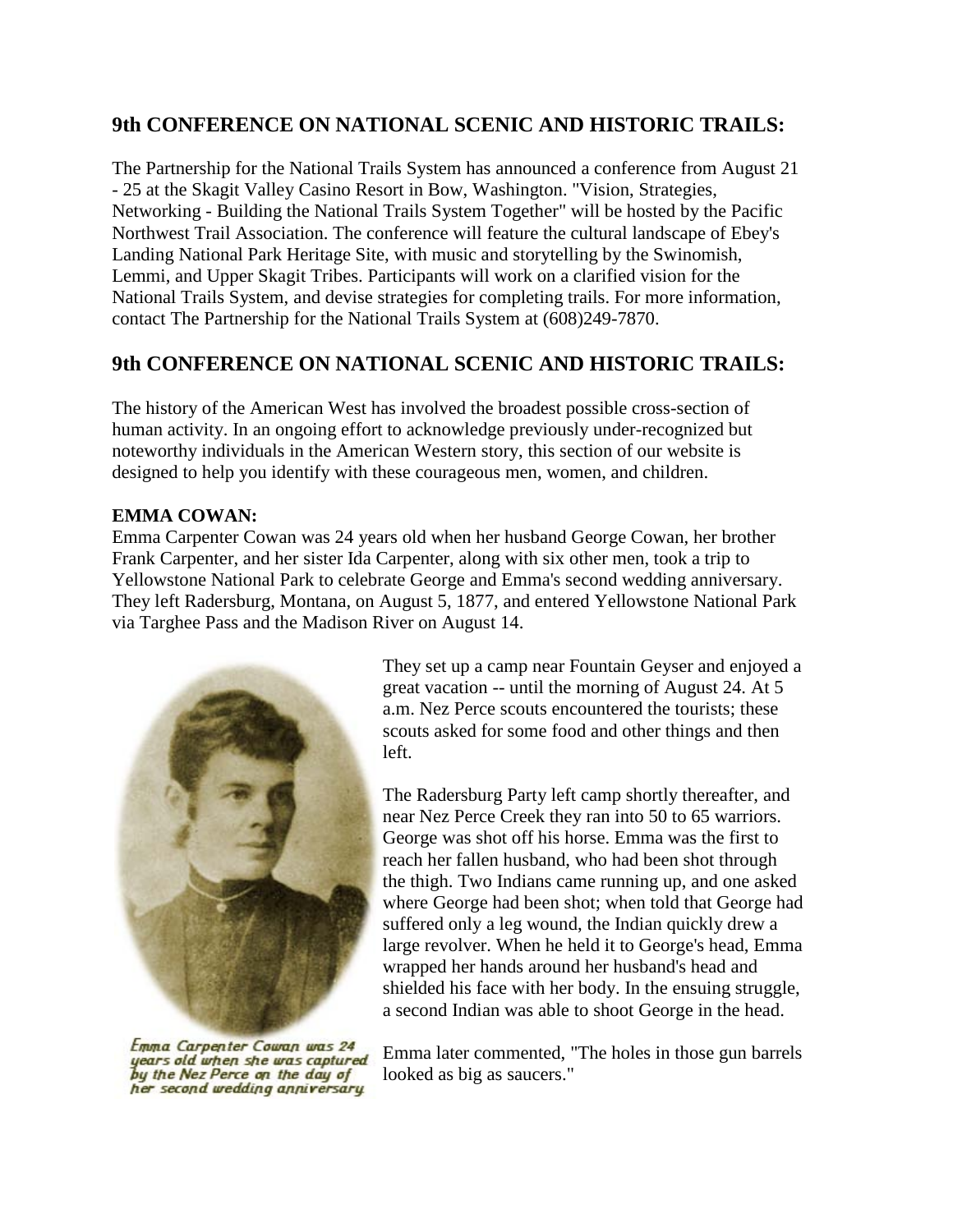Neither Emma nor her sister Ida were hurt, but Emma was extremely distraught, thinking her husband dead.

The captured tourists spent the night with the Indians on the east side of Mary Lake. After a council the next day, Emma, Frank, and Ida were released near the Mud Volcano. The women were given horses to ride, and on August 26 they came upon a detachment of the 2nd Cavalry near Tower Junction. They were escorted to Mammoth Hot Spring, and on August 27 they started for Fort Ellis in Bozeman, Montana -- where Emma was eventually reunited with her husband George, who had survived his wounds.

In 1901 George and Emma revisited Yellowstone National Park and the sites where their traumatic experiences took place in 1877. More details on the Yellowstone events - including quotes from Emma Cowan and the other Radersburg party tourists -- are featured on our Yellowstone Quotes pages.

## **HISTORY FAIR:**

Debi Moody, who teaches Northwest History to 4th graders at Heights Elementary School in Clarkston, Washington, sent us some photos of projects her students did for their History Fair.

"These projects, along with a few others, will be in the Lewis & Clark Discovery Museum in Clarkston," says Moody. She received rave reviews from parents and tribal members on what the students learned from the projects. "They were happy that we were working to stop the stereotyping," says Moody.

She adds that they plan to make more miniature tipis, and miniatures of other items inside, and they hope to make them as realistic as possible.



"I was astounded to find out that most students know absolutely nothing about our neighbors, the Nez Perce," says Moody. "I decided to go way beyond the book and do some educating. All of our field trips were cancelled this year, so I tried to bring as many visitors to the school as possible.Quot;

Congratulations to Debi Moody and to Heights Elementary School -- and especially to the 4th graders for all their wonderful work! And Qe'ciyéw'yew' (thank you!) to Debi for sharing this project with us. If you have school projects related to the Nez Perce Trail, please let us know about them.

#### **RECIPE FOR KIDS -- big kids too:**

**MAPLE SUGAR CANDY:** Each year, usually in March, Indians would collect sap from maple trees and make sugar and maple syrup. Indians discovered long ago that maple trees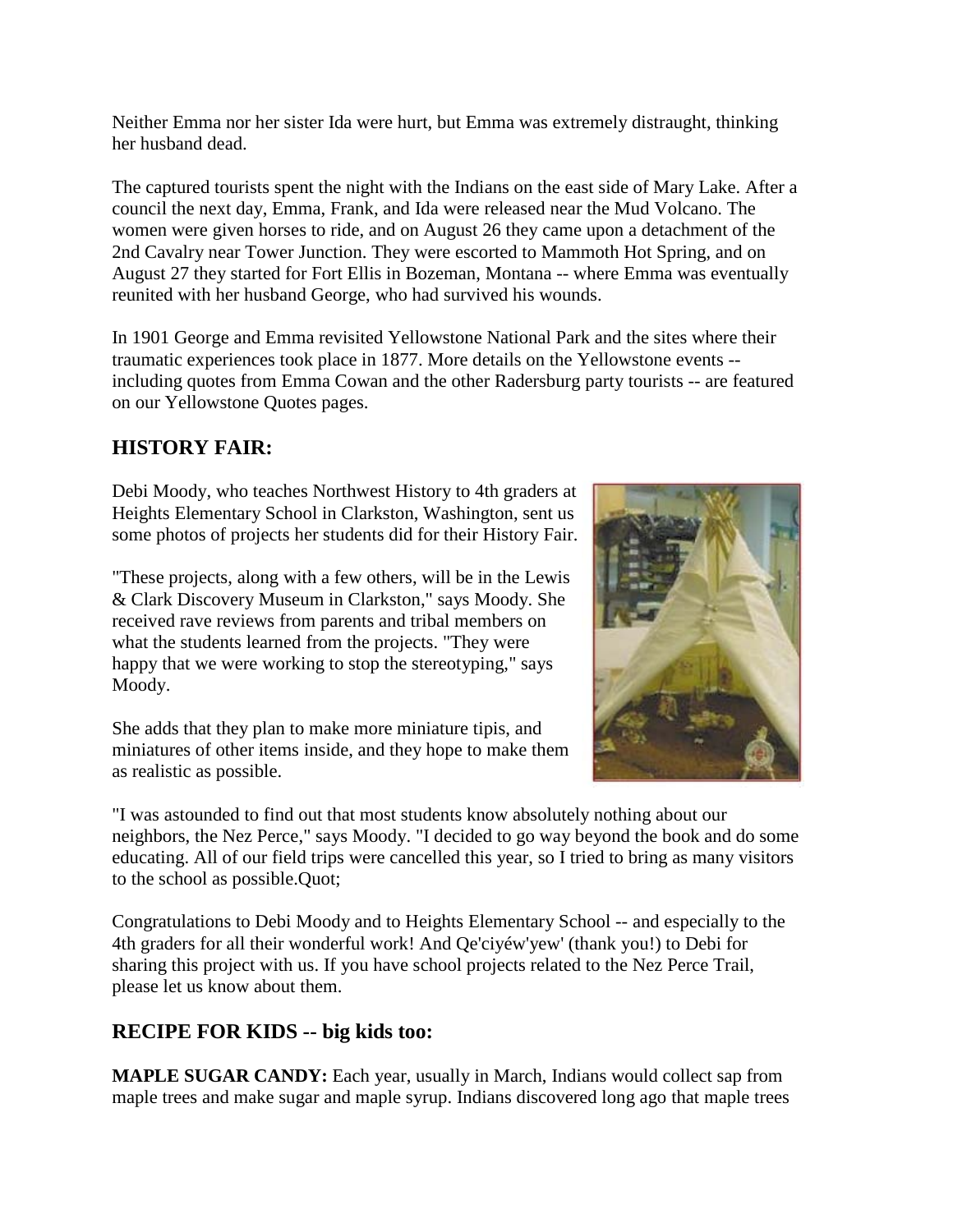have a sweet sap that can be drained from the tree and boiled to make syrup and sugar. They used an adze (like an ax) to make a cut in the maple tree's bark. A short stick was pushed into the opening and the sap ran down the stick and into a bucket (usually a bark pan or wooden bowl) below.

The sap was then boiled over a fire until it became thick and grainy and could be pounded into sugar.

Mothers would make candy for their children by folding little cones of thin birch bark and filling them with sugar. They also made molded candies. First they would carve the shapes of animals, moons, and stars into wooden molds. Then they pressed soft sugar into the molds. When the sugar hardened, they wrapped it in thin pieces of birch bark.

You can make an easy maple candy. This recipe makes about 30 candies.

- **Ingredients:**
- 1/3 cup butter or margarine, softened
- 1/3 cup maple syrup (or maple-flavored pancake syrup)
- 1/2 teaspoon salt
- 1 pound powdered sugar
- **Utensils:**
- Large mixing bowl
- Large wooden spoon
- Cookie sheet (covered with aluminum foil or parchment or wax paper)
- Plastic candy molds, if you have some
- **Directions:**
- 1. Wash your hands well and get all your ingredients and utensils together.
- 2. Put the first three ingredients in the bowl and mix with the spoon.
- 3. Mix in the sugar. When it gets difficult to stir, use your hands to mix it until it is smooth. Add more sugar if the dough sticks to your hands.
- 4. Roll 1-inch balls and set them out on the cookie sheet till they get firm. If you want to make molded candies, press the mixture into the plastic candy molds. If you don't have candy molds you could try using small lids or bottle tops; butter them first so the candy won't stick. When the candy firms up, pop it out of the forms and let the candy harden on a cookie sheet. These are a fondant-type candy, which means that they won't get really hard. You can dip the balls in melted chocolate if you want, or roll them in coconut, chopped nuts, or dry cereal.

## **WILDLIFE FEATURE:**

The Nez Perce National Historic Trail ranges from the deeply incised Columbia River Plateau, across the Continental Divide and a succession of ranges, canyons, and valleys, through forests and plains, across thermal areas and major rivers. The Trail winds through some of the most rugged and spectacular scenery in western America. It traverses some of the largest undisturbed tracts of sagebrush steppe habitat, and a tremendous variety of wildlife and plant species thrive across the varied habitats of the Trail corridor.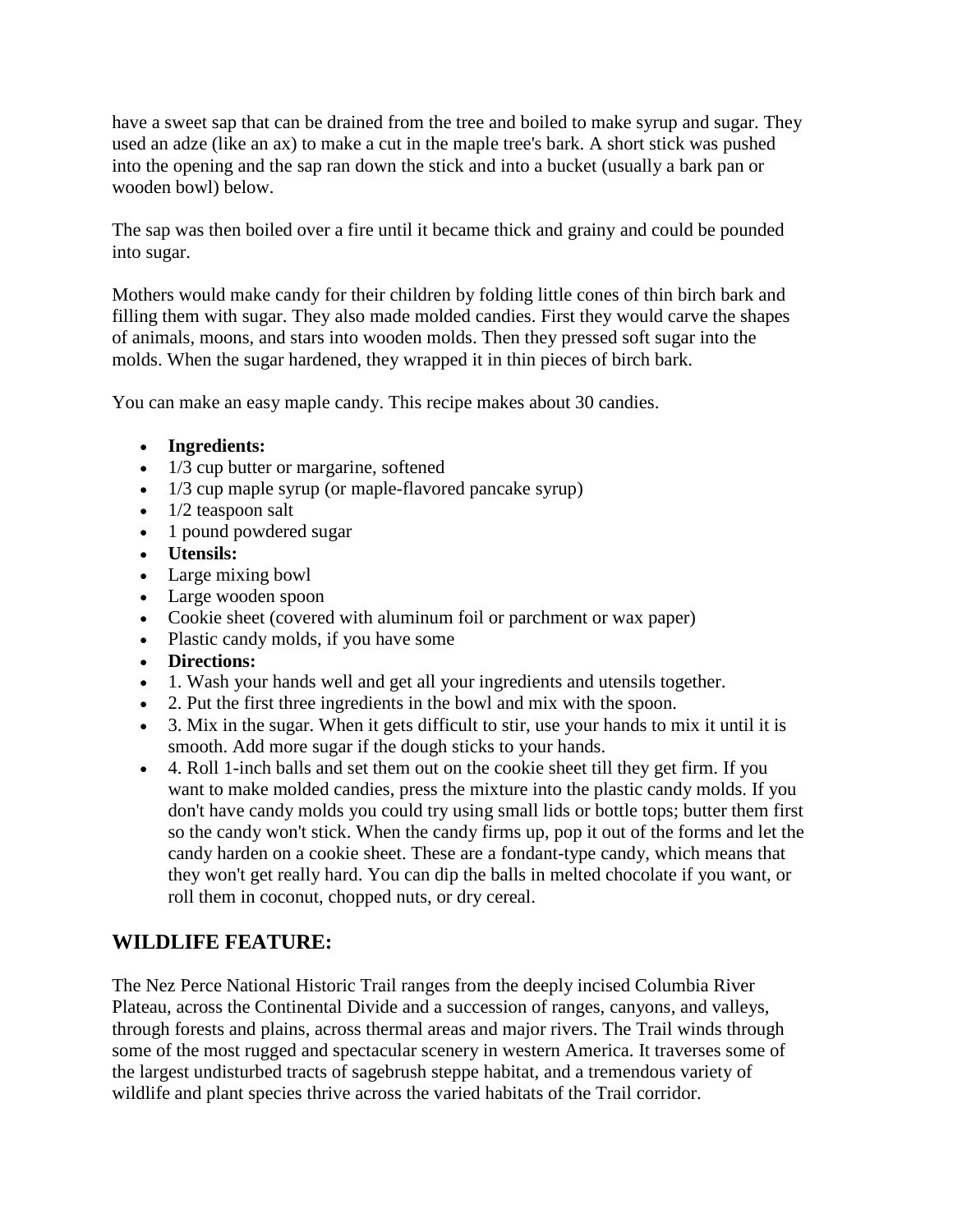The Nez Perce National Historic Trail supports relatively unaltered and increasingly uncommon native habitats, the quality and extent of which are unequaled in the Pacific Northwest and Great Plains. Because of the variety of terrestrial and aquatic habitats across this range, there exists a tremendous variety of plant and animal species along the Trail.

# Columbia Spotted Frog

## *Rana luteiventris*



#### **Description:**

The Columbia Spotted Frog may be tan, gray, brown, reddish-brown, or red above with irregular black spots with indistinct edges and light centers. The frog has upturned eyes and relatively short hind legs with extensive webbing. There is a stripe on the lower jaw, and dorsolateral (on both the back and the sides) folds or ridges are usually present. The frog's undersides are usually cream-colored; the lower abdomen and the undersides of the hind legs are usually a reddish-orange, but can also be yellow. Females are generally about 4 inches in size; males are usually about 3 inches.

#### **Range:**

The spotted frog can be found from extreme southeastern Alaska, south through western Alberta to coastal Oregon and Washington, and east to northern Wyoming, northern Utah, and central Nevada.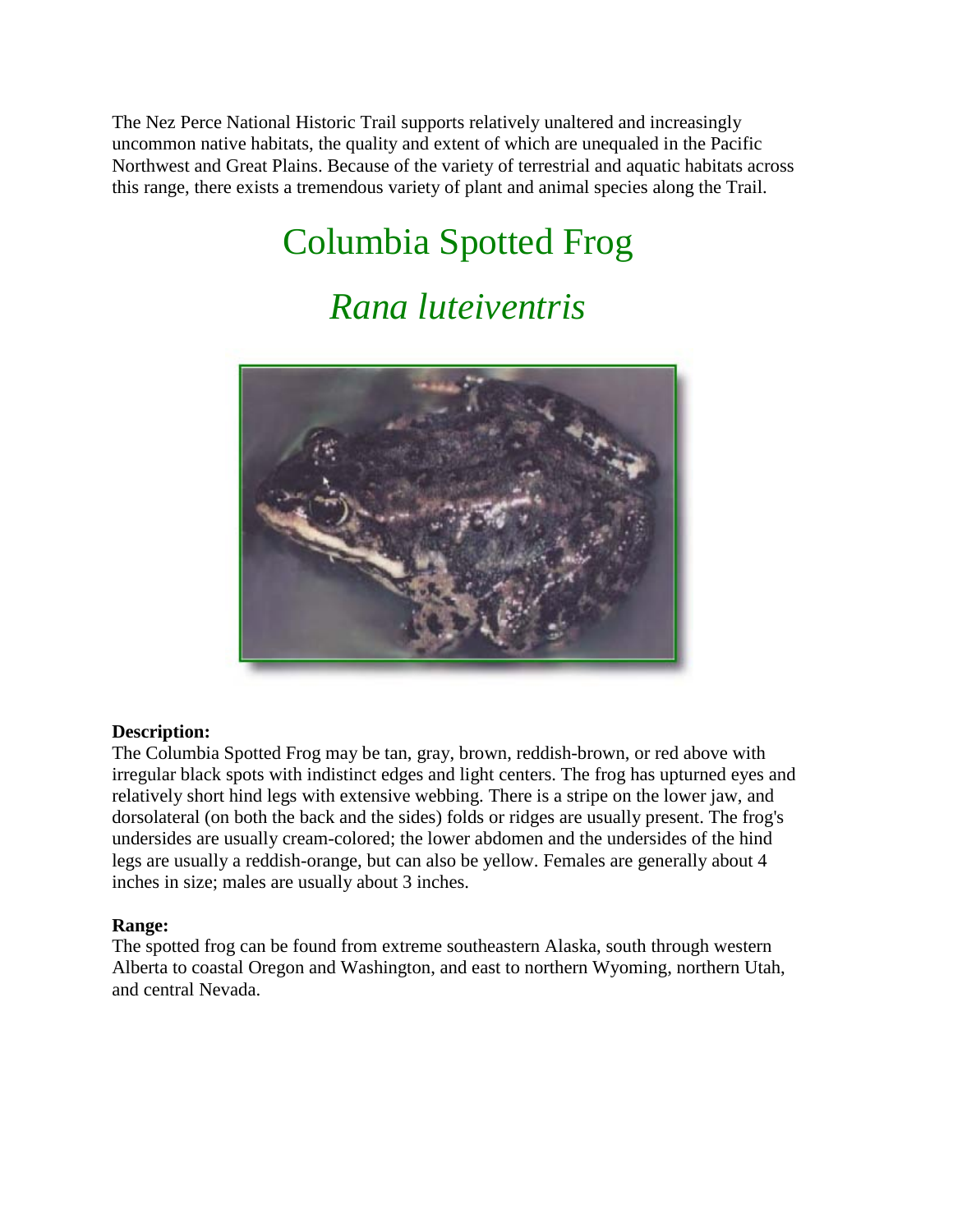

#### **Habitat:**

Spotted frogs can be found in areas up to 9850 feet in elevation. They prefer hilly areas near cool, permanent, quiet water in streams, rivers, lakes, pools, springs, and marshes. The frog is highly aquatic, but may disperse into forests, grasslands, and brushlands. In the Northwest, the Columbia spotted frog prefers areas with thick algae and emergent vegetation, but may use sunken, dead, or decaying vegetation as escape cover.

#### **Diet:**

Spotted frogs eat a wide variety of insects, along with mollusks, crustaceans, and arachnids. The larvae eat algae, organic debris, plant tissue, and tiny water-borne organisms.

#### **Ecology:**

Spotted frogs hibernate depending on range, and are mostly inactive in winter. They may move overland in spring after breeding. This species is in decline across some of its range, but seems to be widespread and abundant in Idaho. Bullfrogs are predators.

#### **Reproduction:**

Spotted frogs are not sexually mature until 4 years for males and 6 years for females. They usually breed from mid-March through June, depending on elevation. A Wyoming study found that females breed yearly at low elevations, but only every two or three years at higher elevations. Females may lay egg masses in communal clusters.

## **PARTNERSHIP WITH PARKS CANADA:**

In the immediate aftermath of the battle at Bear Paw in October 1877, Chief White Bird's band eluded capture and settled in Canada around Fort Walsh in Saskatchewan.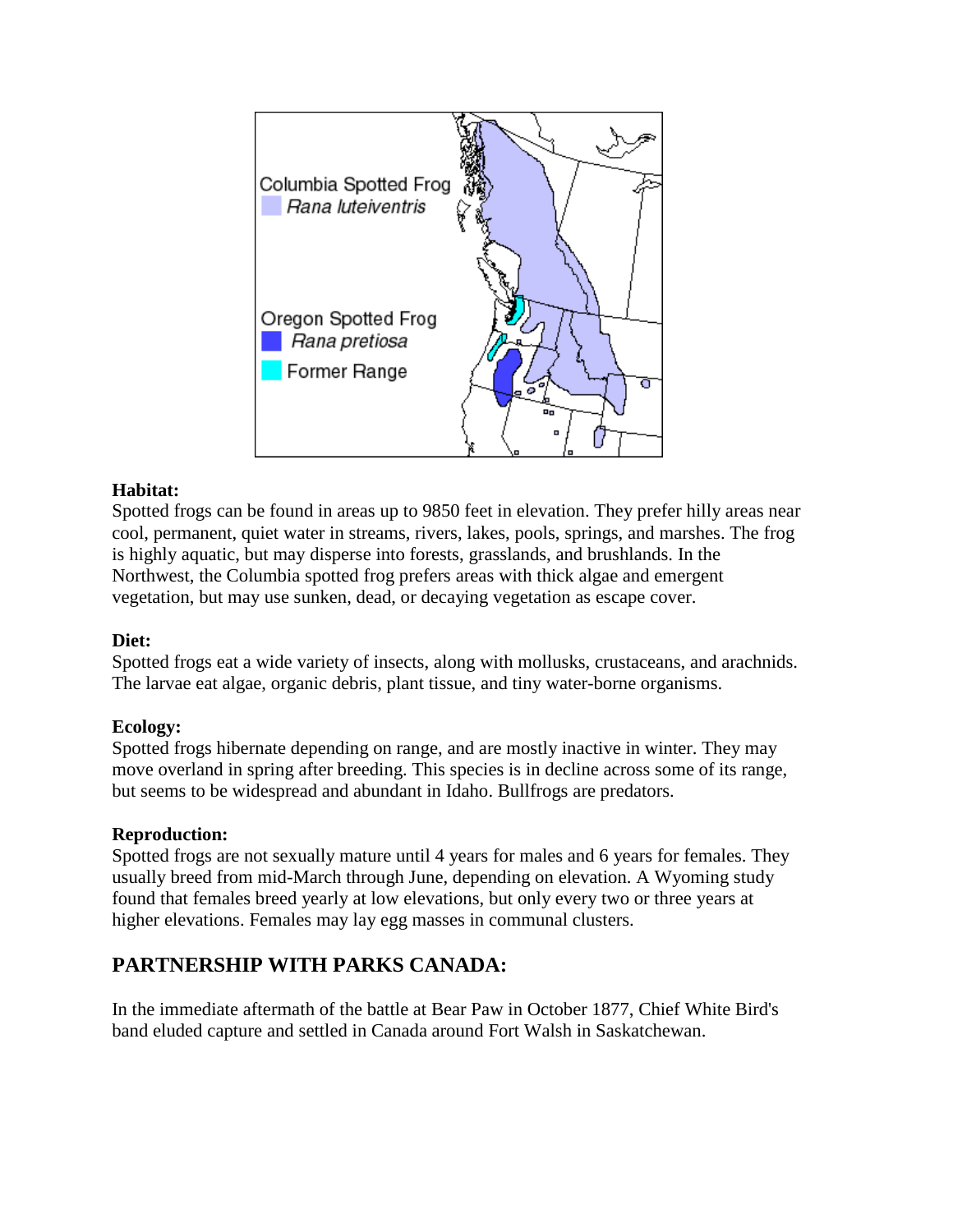

Kevin Peters and Parks<br>Canada staff at Fort Walsh

Today, Parks Canada has restored and preserved the fort as a National Historical Site, to commemorate the role that Northwest Mounted Police played in the region.

To tell the story of the Nez Perce at Fort Walsh, Bear Paw Battlefield, Big Hole National Battlefield, and Fort Walsh National Historic Site are working on an initiative to exchange staff and develop exhibits about the Nez Perce who came to Canada.

This sister park relationship with Parks Canada is taking three employees from Big Hole National Battlefield to Fort Walsh, along the Alberta/Saskatchewan border. The NPS staff are helping Parks Canada staff on the interpretation in their museum, which features the Sioux War story, and will include that of the Nez Perce.

NPS Park Ranger Kevin Peters is a member of the Nez Perce Tribe and employee of Nez Perce National Historical Park in Idaho; he will spend several weeks interpreting the tie between the Nez Perce and Fort Walsh. Ranger Tim Fisher also will spend several weeks this summer in Canada addressing the relationship between Fort Walsh and the Big Hole Battlefield. Robert West, University of Idaho grad student, will be in Canada interpreting the Nez Perce Bear Paw Battlefield and its relationship to Fort Walsh.

The exchange program, with funding assistance from the Nez Perce National Historic Trail, is headed up by Jon James, Superintendent of Big Hole National Battlefield. "These exchanges will allow us to learn more about each other, share resources, and help educate the American and Canadian public about the Nez Perce War of 1877 and



related educational themes."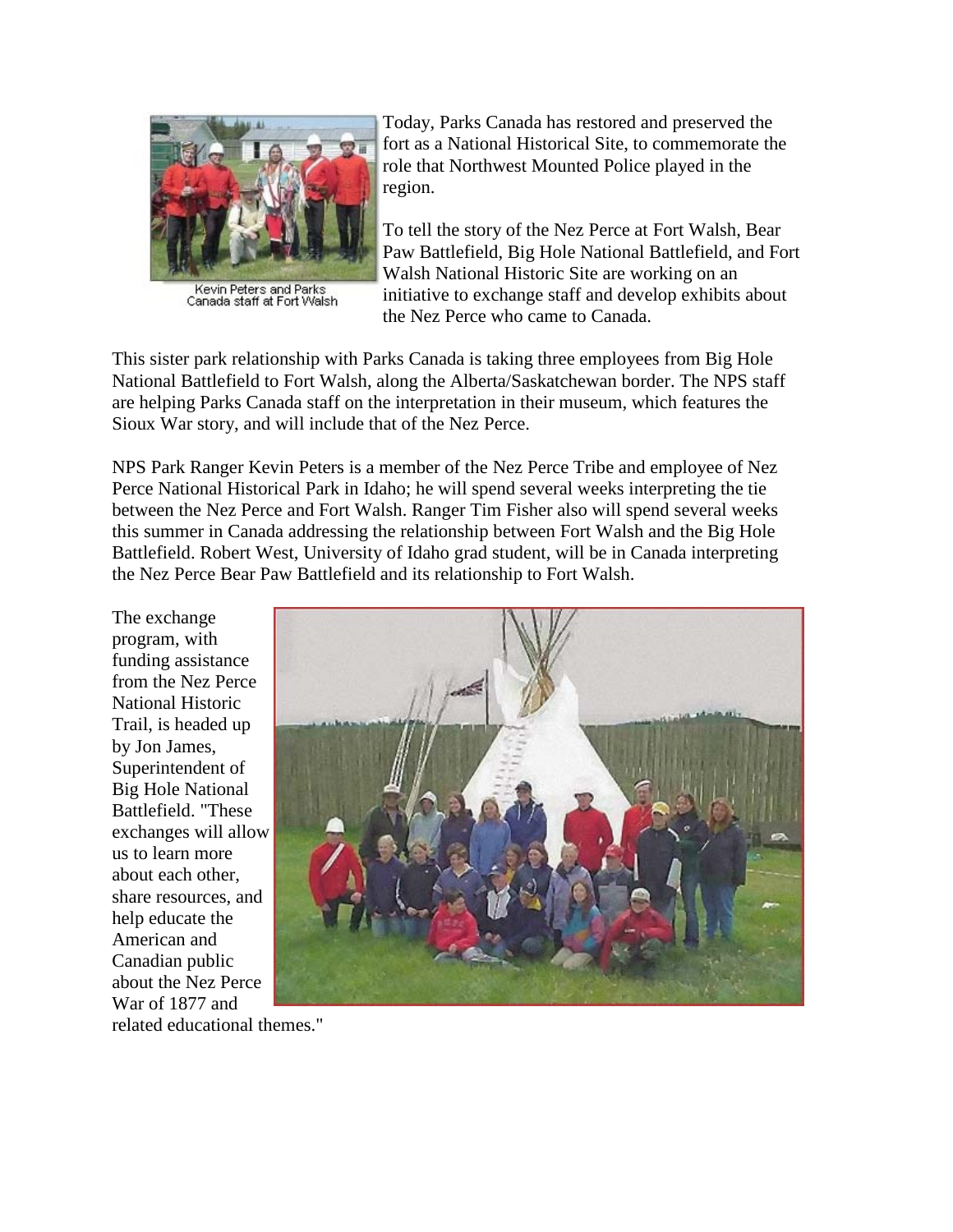For more information on Fort Walsh or the program, contact Jon James at the Big Hole National Battlefield or Royce Pettyjohn with Parks Canada or [Sandi McFarland](mailto:smcfarland01@fs.fed.us) with the Nez Perce National Historic Trail.

## **651 MOVES FORWARD:**

**June 26 -- S. 651 MOVES FORWARD:** On Tuesday the Senate Energy and Natural Resources Committee approved an amendment for S. 651 by a 13-1 vote; the amendment helped progress on the National Trails System Willing Seller Bill (S. 651). The legislation would allow federal trail authorities to acquire land from willing sellers, to help with completion of our national trails system. Various forms of this bill have been introduced by both House and Senate members for nearly a decade, and Sen. Wayne Allard of Colorado introduced the most recent version in March. This is the first time in nearly ten years that the bill has passed out of Committee and moved to the floor. "This is common-sense legislation that is long overdue," said Allard, "and it will bring equity to the National Trails System."

## **LOLO PASS VISITOR CENTER:**

To celebrate the past, the present, and the future of the longest-used, never-easily-negotiated path over the Bitterroot Mountains, the new Lolo Pass visitor center was dedicated on June 27 with a memorial to the late Stephen Ambrose, the historian known for his account of the Lewis & Clark Expedition.



The visitor center was dedicated June 27 with a memorial to Stephen Ambrose.

The day also celebrated the culture and history of the tribes that camped and collected camas there for thousands of years before Lewis and Clark struggled across the Bitterroots in September 1805.

Idaho Gov. Dirk Kempthorne, U.S. Forest Service Deputy Chief Joel Holtrop, and Regional Forester Brad Powell attended, along with a number of other guests. Traditional blessings and lessons were offered by tribal

leaders including Charlie Moses of the Confederated Tribes of the Colville Nation and Anthony Johnson, chairman of the Nez Perce Tribe.

The formal dedication ran from 11 a.m. to 1 p.m. Music was provided by the Quequesah Drummers of the Salish and Kootenai Tribes and by the Lewis and Clark Fife and Drum Corps.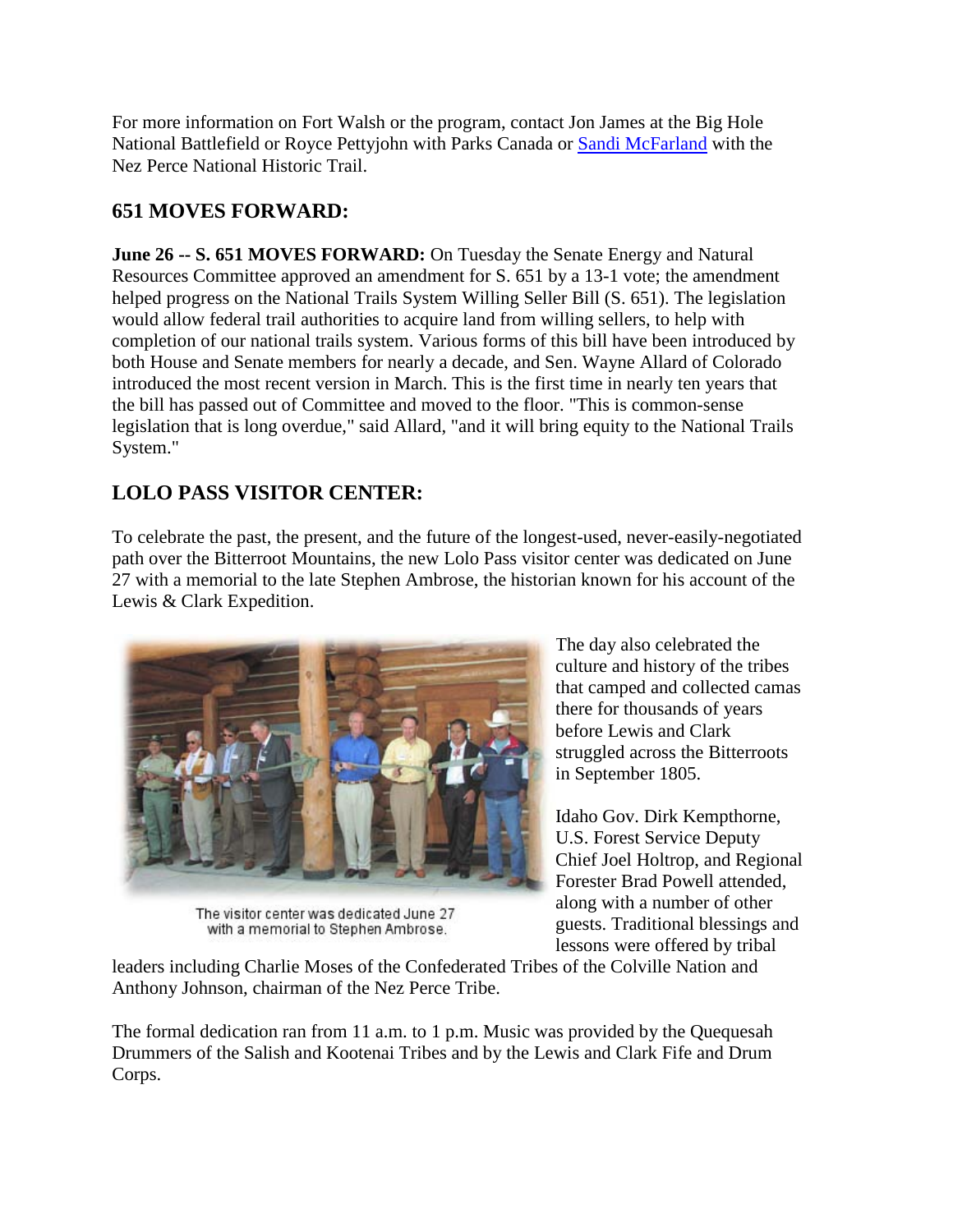

The Nez Perce Young Horsemen at Packer Meadows, June 2003

The Nez Perce Young Horsemen rode across Packer Meadows in full regalia on Nez Perce Horses -- a cross of the Akhal-Teke and Appaloosa breeds.

Nez Perce National Historical Park rangers discussed the history and culture of the Nez Perce tribe, and NPNHT Administrator Sandi McFarland talked about the trail and its use by Indians, miners, trappers, herdsmen, and modern-day travelers. Lewis and Clark Bitterroot Corps of Discovery attended in period costumes, providing living history lessons.

At the dedication, we were pleased to launch a new partnership with sculptor Meera Censor, who donated a bust of Chief Joseph for the new visitor center. She also donated shelf-size sculptures to Anthony Johnson, Chairman of the Nez Perce Tribe, to Charlie Moses, Jr. for their Long House, and to Horace Axtell, Nez Perce spiritual leader, and to Trail Administrator Sandi McFarland.

Meera Censor made the trip from California for the dedication; the



One of the Nez Perce Young Horsemen, Timena Shebala, riding at Packer Meadows, June 2003



Horace Axtell and Meera Censor at the dedication with the Chief Joseph sculptures she donated. Thanks, Meera!

mounting and casting of the sculpture were underwritten by the NPNHT, along with a pedestal and marble base for display of the Chief Joseph bronze.

ABOUT THE ARTIST: Meera Censor says her sculptures are "inspired by individuals who have used the power of spiritual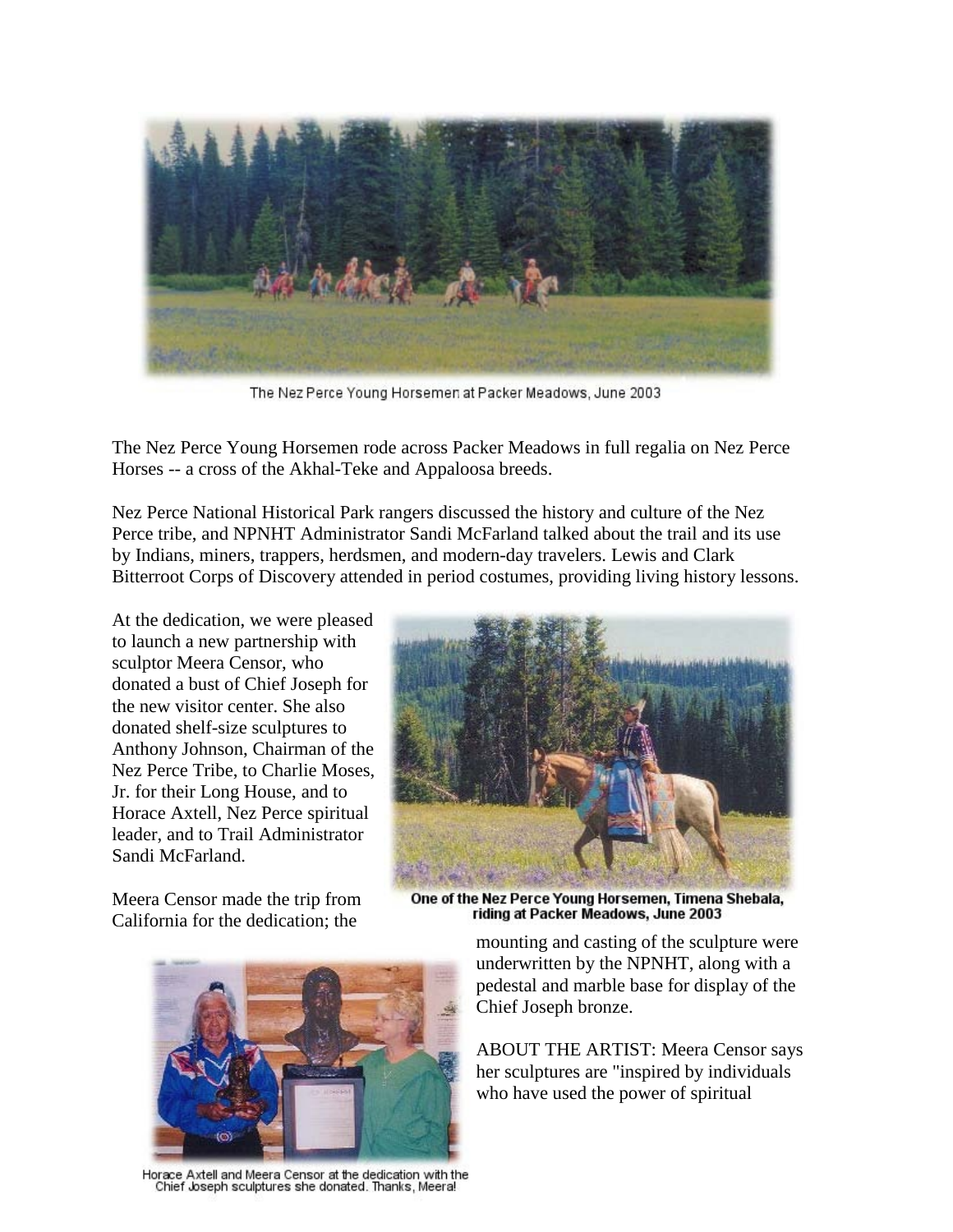insight and nonviolence for the upliftment of others." She started her sculpture series in 1993, with a bust of Mahatma Gandhi, and has named the series "In Service of Love." More photos of Meera's bronze are available from our art gallery.

## **CHIEF JOSEPH TRAIL RIDE:**

The Appaloosa Horse Club's annual Chief Joseph Trail Ride (CJTR) for 2003 will leave from the Breaks of the Missouri on July 28 and conclude at the Bears Paw Battlefield near Chinook, Montana on August 1. The five-day trail ride will include special events. The first CJTR was held in 1965. Each year the trail ride covers about 100 miles of the approximately 1300-mile trail in five days, averaging 20 miles per day. It takes 13 years to complete the whole cycle from the Wallowas in Oregon (new cycle to start there in 2004) to the Bears Paw Battlefield. The 2003 ride marks the conclusion of the third time through the entire trail. Only two riders have been on all 38 rides! Nez Perce riders have participated in the trail ride since 1991, but this will be the first time on the Bears Paw segment of the ride. There have typically been 300 riders from around the world participating in the annual rides, and over 300 are already signed up for this year's ride. More information on the fiveday trail ride can be found on the ApHC's website.

## **CHIEF REDHEART'S BAND HONORED:**

The first time the Nez Perce visited Vancouver, Washington, it was under armed guard. But 125 years later, dozens of tribal members returned to honor 33 members of the Redheart band. Troops from the Vancouver Barracks imprisoned Chief Redheart and his unarmed followers in 1877 after they refused to relocate to a scaled-down reservation in Idaho. The sixth annual reconciliation ceremony, according to a report by the Seattle Post-Intelligencer, featured an "honor circle" including Katherine Redheart Powaukee, a direct descendant of Chief Redheart. Four of the tribe's registered Appaloosa horses -- two without riders - circled the crowd three times. Wilfred Scott, a Nez Perce council member, served as master of ceremonies. The three-hour gathering ended with a traditional pipe ceremony, led by tribal elder Horace Axtell. In 1998, the Nez Perce agreed to attend an initial ceremony of reconciliation. The parties settled on the Saturday closest to April 22, the 1878 date when Chief Redheart and his people were released. The gathering is part of a tribal effort, begun in 1977 -- the centennial of the Nez Perce war -- to revisit battlefields and other sites important to the tribe.

## **NEZ PERCE NATIONAL HISTORIC PARK NEWS:**

The Park website includes a new feature called Forlorn Hope, a study of the Battle of White Bird Canyon. This battle prompted the beginning of the Nez Perce War. The online version of the study is unabridged and includes appendices, illustrations, and endnotes. This 1968 study was conducted by the NPS Division of History, Office of Archaeology and Historic Preservation.

## **NEW VISITOR GUIDE:**